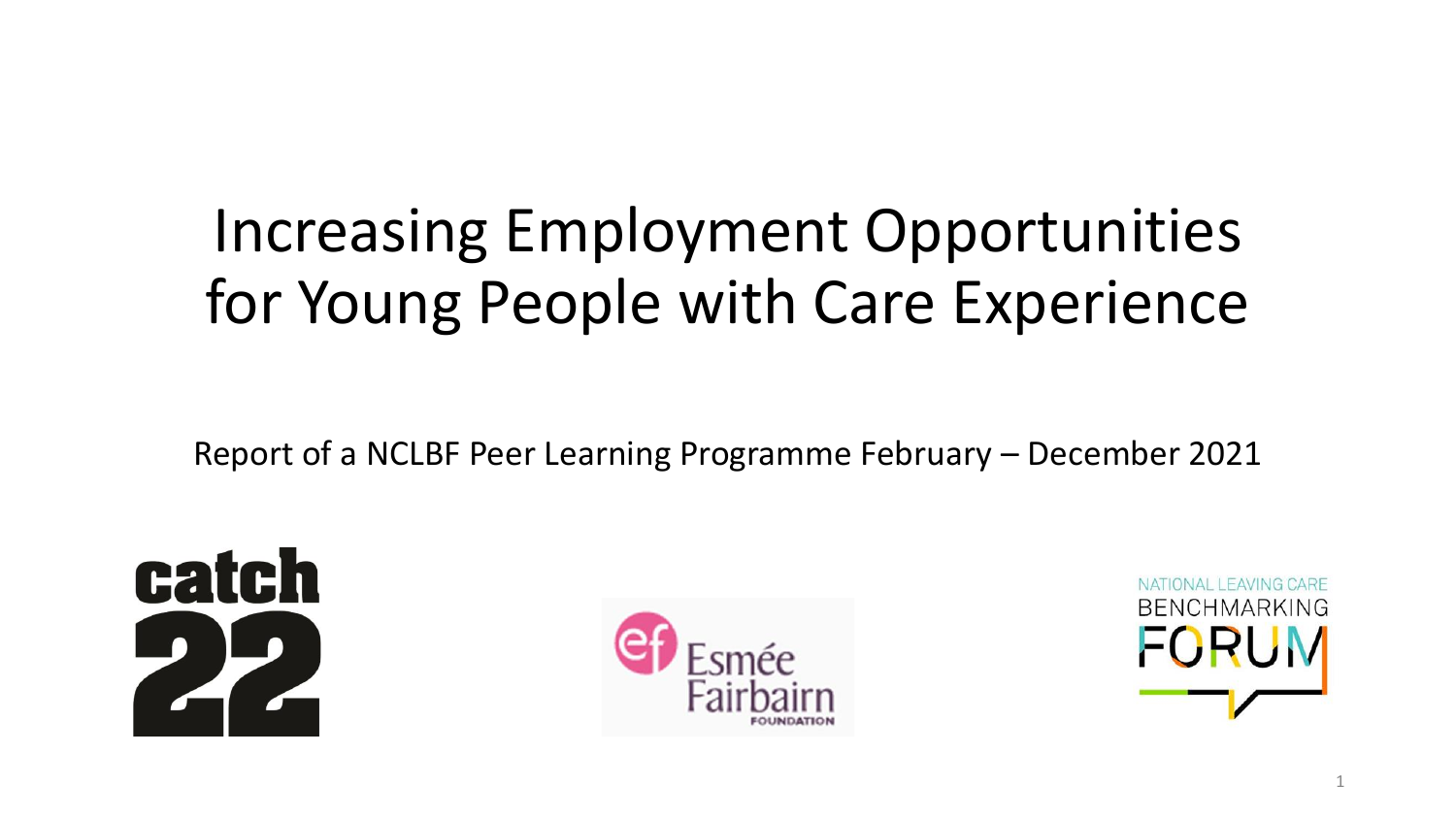#### Contents

| <b>Section</b> | <b>Contents</b>                                                                                          | <b>Slide Number</b>      |
|----------------|----------------------------------------------------------------------------------------------------------|--------------------------|
| Section 1      | 1. Programme Background & Objectives<br>2. Programme Participants<br>3. Programme Approach               | $\overline{2}$<br>5<br>6 |
|                | Section 2   1. Content: Participants' Goals<br>2. Content: Case Study Presentations                      | 8<br>10                  |
| Section 3      | Impact: Participant reflections on progress made, challenges faced,<br>what enabled progress & what next | 22                       |
| Section 4      | Learning: Challenges & enablers<br>Learning: The role of the peer learning programme                     | 33<br>40                 |
| Section 5      | Useful Links & Resources                                                                                 | 42                       |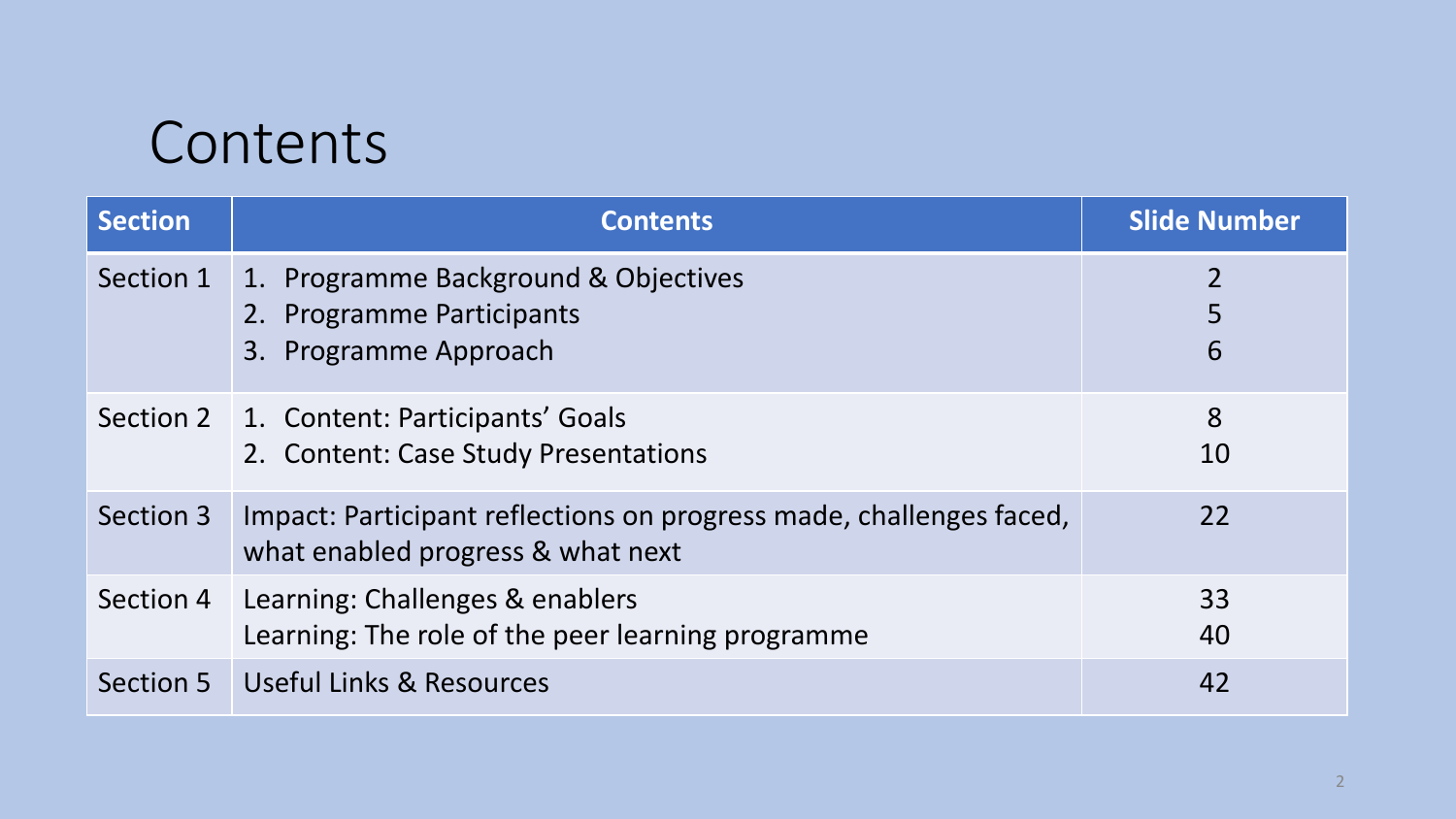## 1.1 Programme Background

- The Esmée Fairbairn Foundation (EFF) is funding 35 voluntary organisations across the UK through their Young People Leaving Care funding stream. A number of these focus specifically on care leaver employability. Catch22 host the National Leaving Care Benchmarking Forum, which works with over 125 Local Authority leaving care teams to share best practice and outcomes for care experienced young people.
- During the early stages of the Covid-19 pandemic, Catch22 and the charities on the EFF programme began working together, concerned about the impact of the pandemic on care leavers' employment outcomes in England. They worked together on:
	- A campaign on care leavers' access to devices and broadband (Summer 2020)
	- A Ministerial Roundtable with DfE, ADCS, LGA (Spring 2021)
	- A briefing session for Ofsted inspectors (Summer 2021)
- The LA Peer Learning programme grew out of a desire to offer Local Authorities more sustained support to improve care leavers' employment outcomes, drawing on the expertise of the organisations within the EFF leaving care funding stream.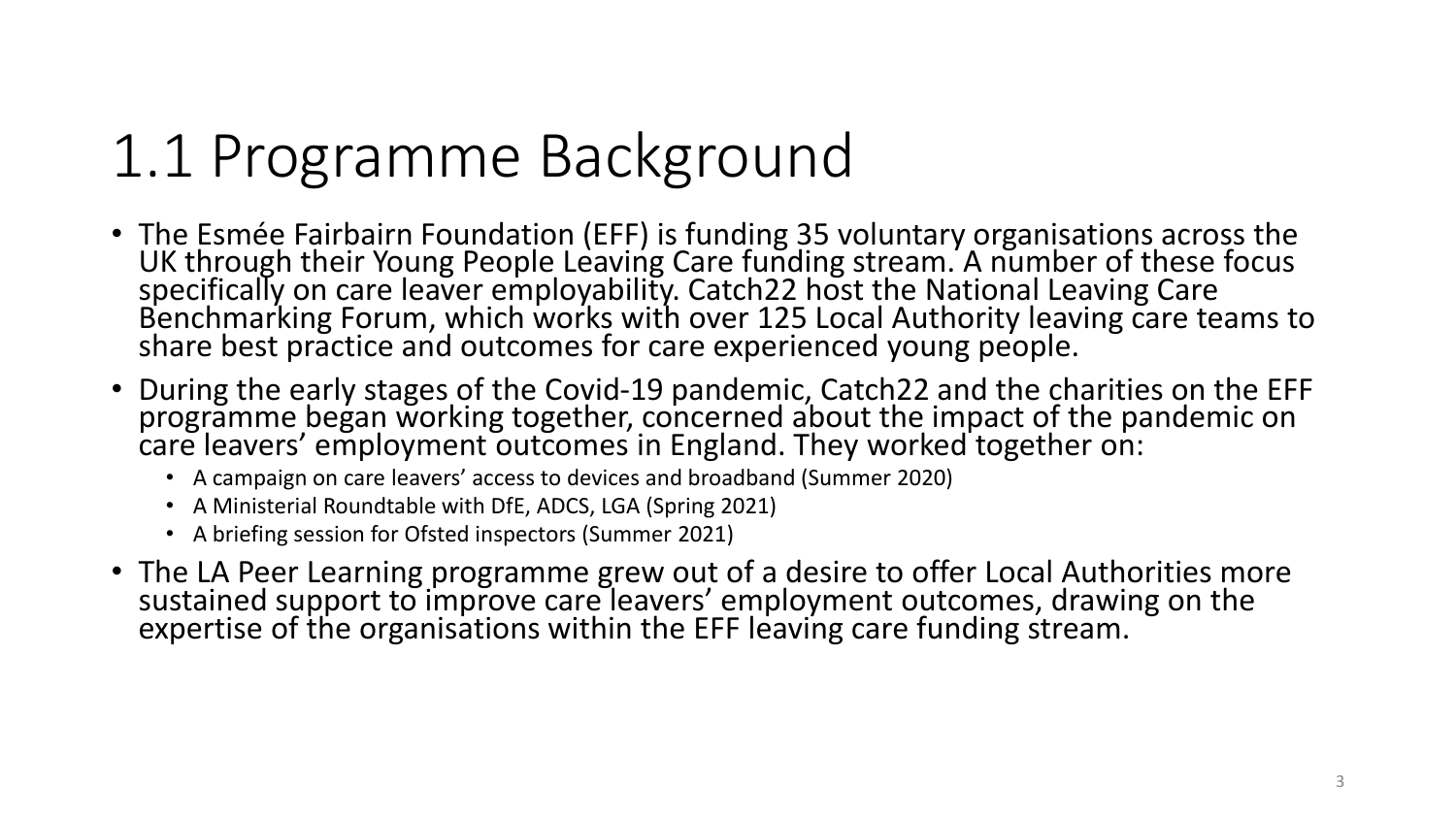## 1.1 Programme Objective

• **Programme Objective**: To support leaving care teams in Local Authorities (LAs) to learn from other local areas and apply that learning to developing their own practice in working with local employers to provide employment opportunities for young people with care experience.

#### • **Desired Outcomes (Local Authority)**:

- Each Local Authority set out at the beginning of the programme the issue that they want to work on, and what they hope to achieve
- At the end of the programme each LA was invited to reflect on how far they have made progress, and to set out a plan for future action.
- **Desired Outcomes (System):** The programme is also intended to add to the body of knowledge about what works in supporting care leavers into employment, and the end-of-project report is being produced with a view to support discussion with the wider NLCBF, EFF programme grantees and beyond.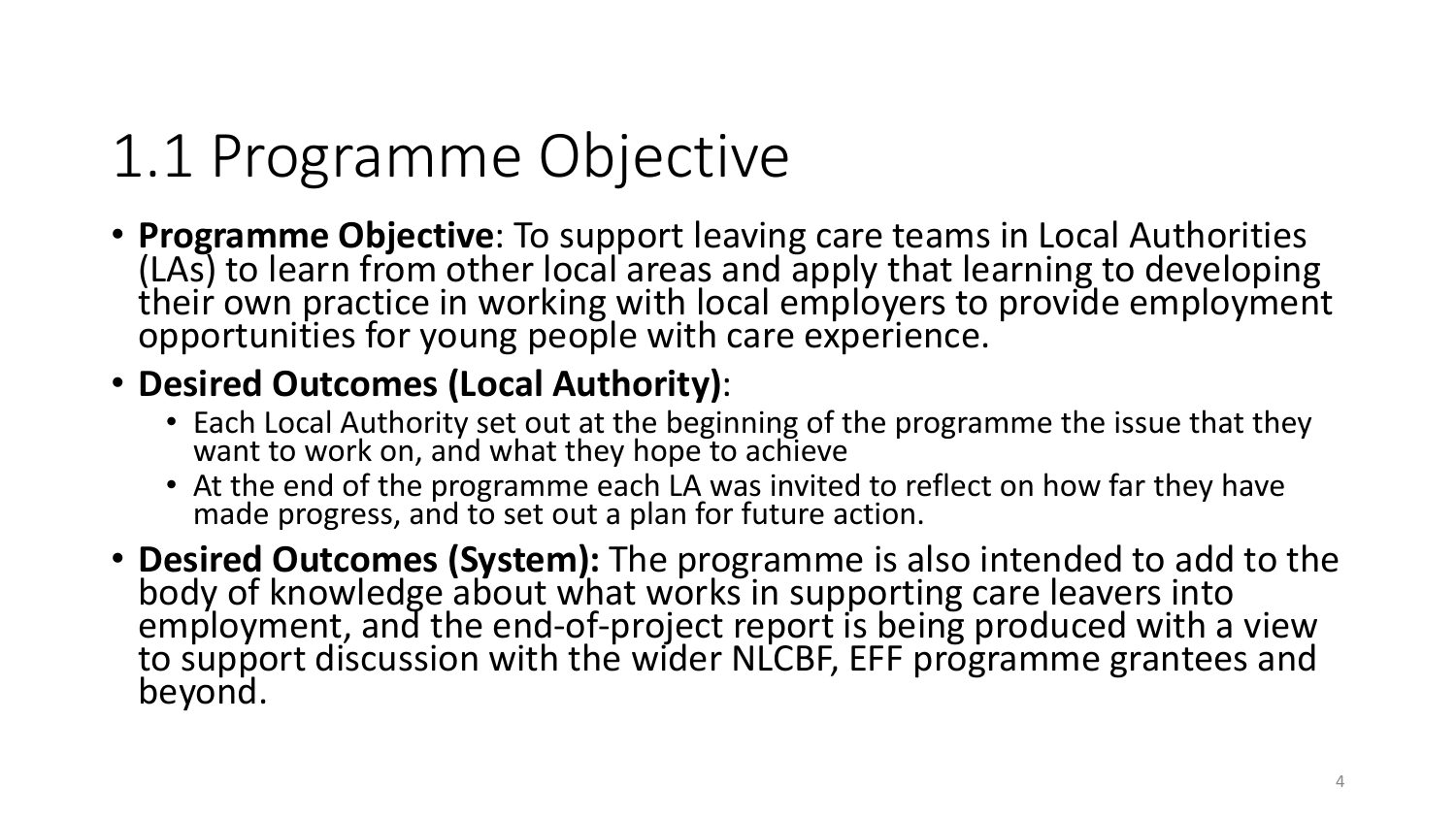## 1.2 Programme Participants

- Local Authorities who were members of the National Leaving Care Benchmarking Forum, hosted by Catch 22, were invited to apply to join the programme. They were selected to represent a range of geographies and Local Authority types.
- 10 Local Authorities took part in the programme. Each LA brought two or three staff from different departments, including Virtual School Heads, Enterprise & Regeneration Teams, Children's Services, Youth Work. 6 of the 10 LAs attended throughout; 9 of the 10 provided a final report.
- Participating Local Authorities were:

| <b>County Councils</b>               | <b>Unitary Authorities</b>        |
|--------------------------------------|-----------------------------------|
| <b>Cambridgeshire County Council</b> | <b>Hull City Council</b>          |
| <b>Devon County Council</b>          | London Borough of Tower Hamlets   |
| <b>Durham County Council</b>         | <b>Walsall Council</b>            |
| <b>Kent County Council</b>           | <b>Warrington Borough Council</b> |
|                                      | <b>Wirral Council</b>             |
|                                      | Sefton Borough Council            |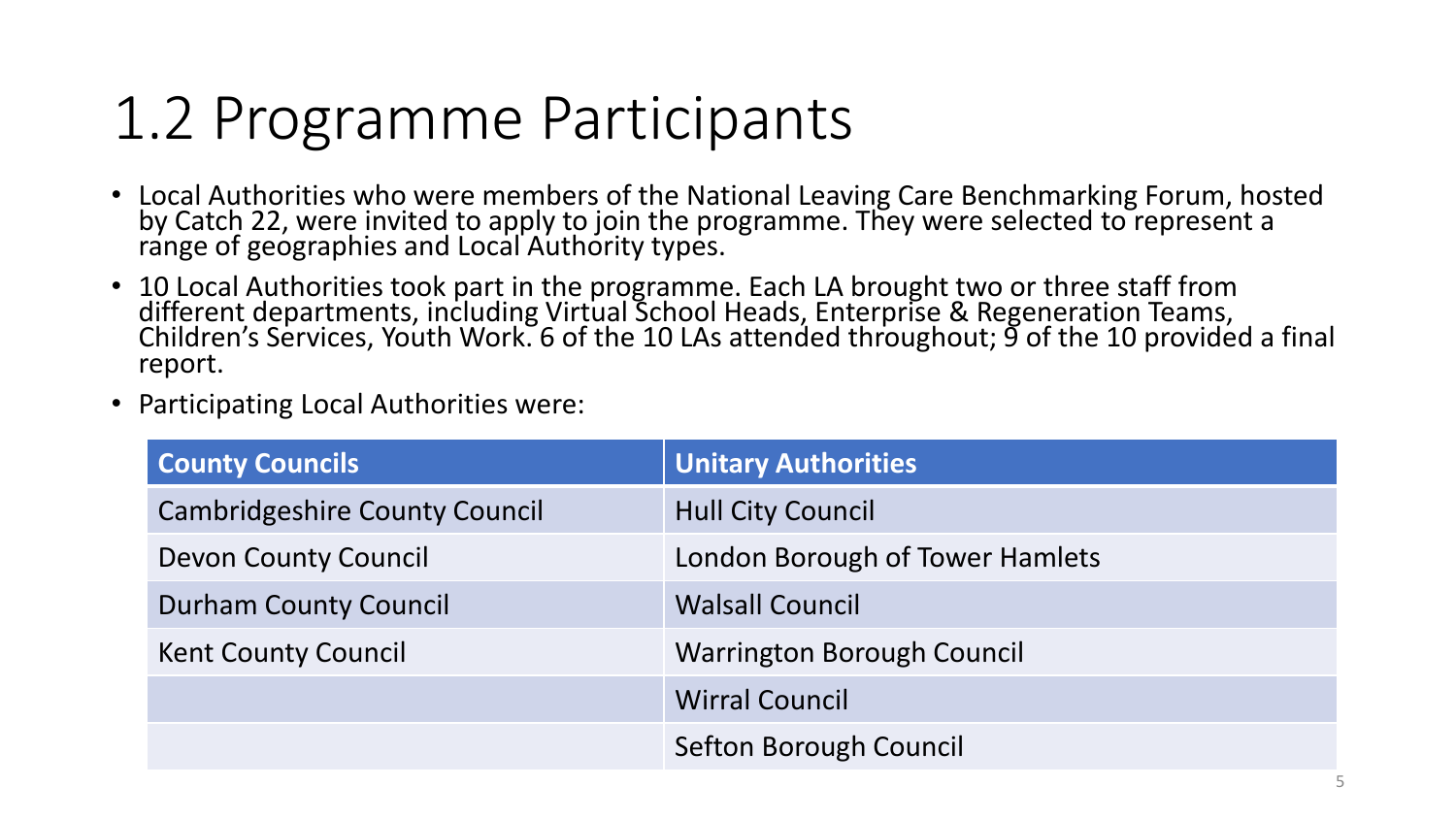## 1.3 Programme Approach

- Five half-day facilitated online sessions took place between February & November 2021, with a review session held in February 2022.
- Participating authorities were also asked to join an initial briefing for DCSs/ Heads of Service to encourage senior buy-in.
- Each half-day online session involved:
	- Reflections on progress and sharing of challenges and solutions.
	- Input from a "case study" on a topic related to care leavers' employment. These came from VCS organisations in the EFF programme, other LAs and young people.
	- Opportunities to discuss the issues raised with other participating LAs, and ask questions of the case study presenter. The case study presenters often followed-up with additional resources.
	- Action Planning for the periods between the sessions.
- The programme also made the offer of 1-1 conversations or small-group Action Learning sets between the first, second and third sessions.
- Participants prepared a "one-page plan" setting out their goals for the programme, and a "one-page report" at the end of the programme.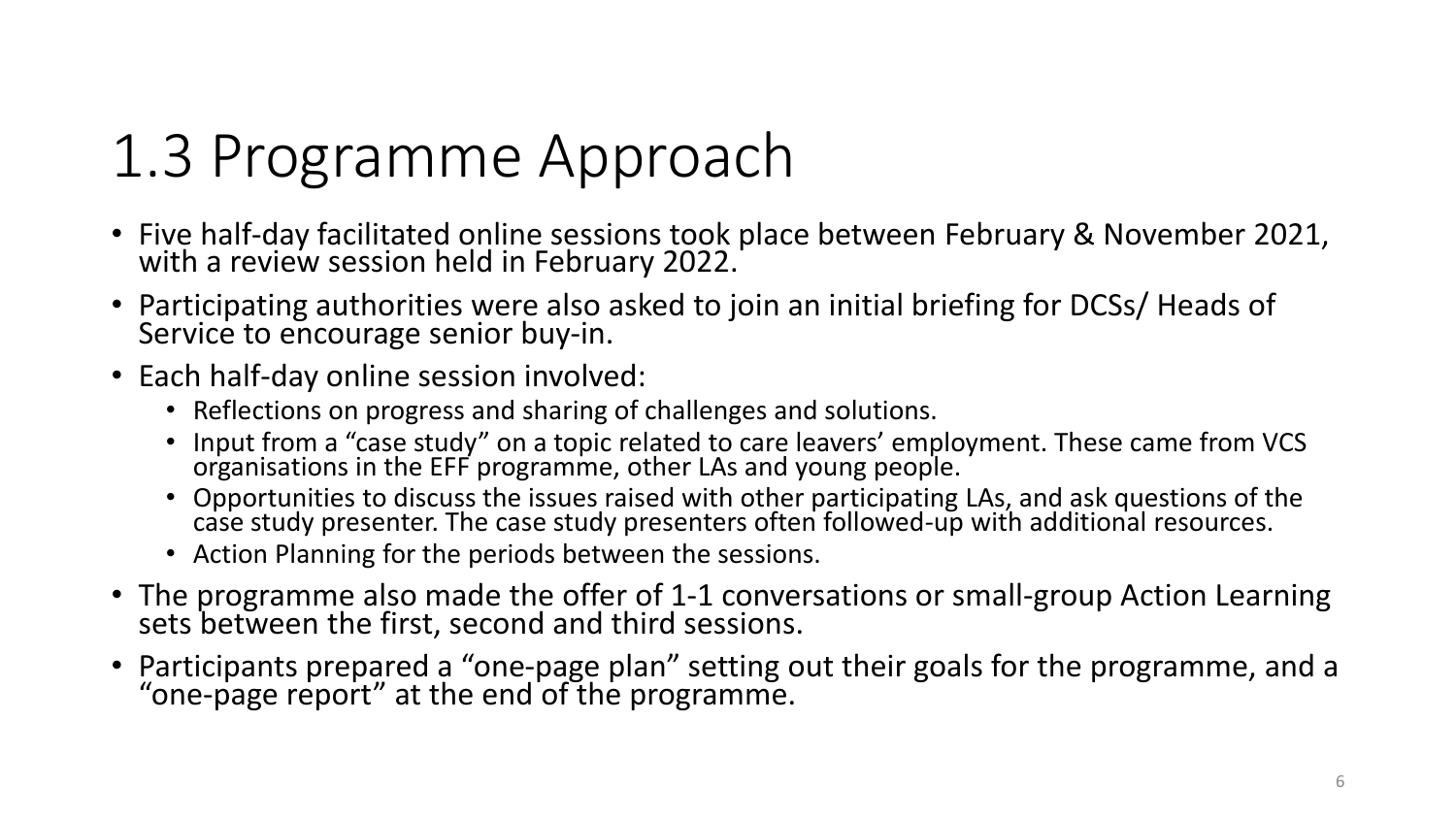#### 2. Participants' Goals & Programme Case Studies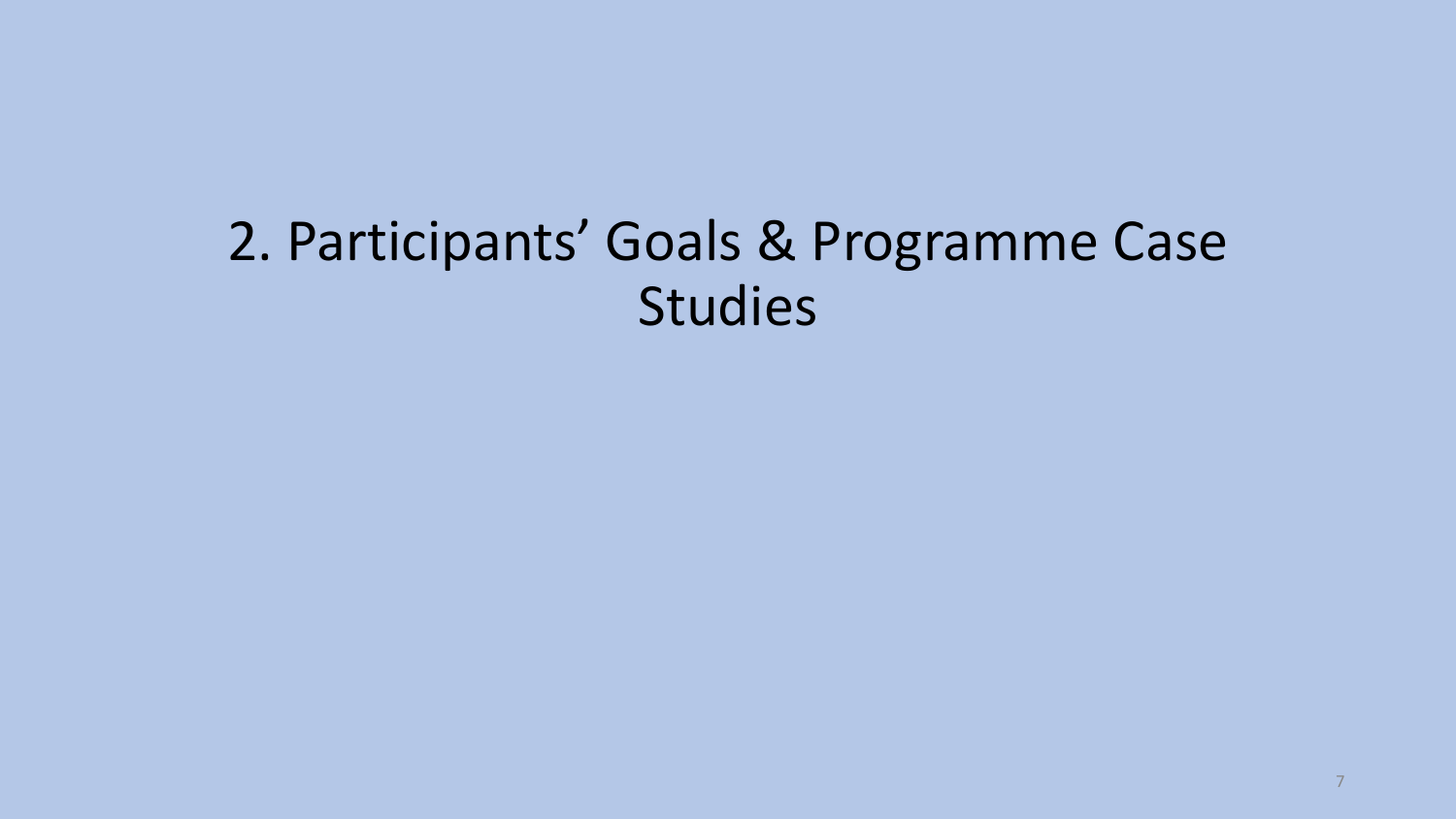## 2.1 Local Authority Participants' Goals

- Each LA team was asked to identify an area of work that they wanted to focus on during the programme, and to articulate a goal for their work. The goals identified fell broadly into three categories:
	- External employer facing engaging with businesses and others outside the council
	- Internal facing looking to raise the profile of care leaver employability, or increase the number of employability opportunities, within the Local Authority
	- Young people facing focused on reaching or supporting specific groups of young people (for example those in most need, or in particular school year groups).
- External employer facing:
	- Increasing Care Leaver employment in the local construction industry a field with a skills shortage. Will cover a wide range of roles (including admin, HR etc) as well as on-site work.
	- Partnering with the DWP to promote Kickstart placements and developing a tailored and supported "Pre-Apprenticeship" programme.
	- Partnering with the construction company contracted to redevelop the civic centre to create employability/ work experience/ apprenticeship opportunities
	- Improving engagement with local businesses, including training and support for them on the issues faced by young people leaving care.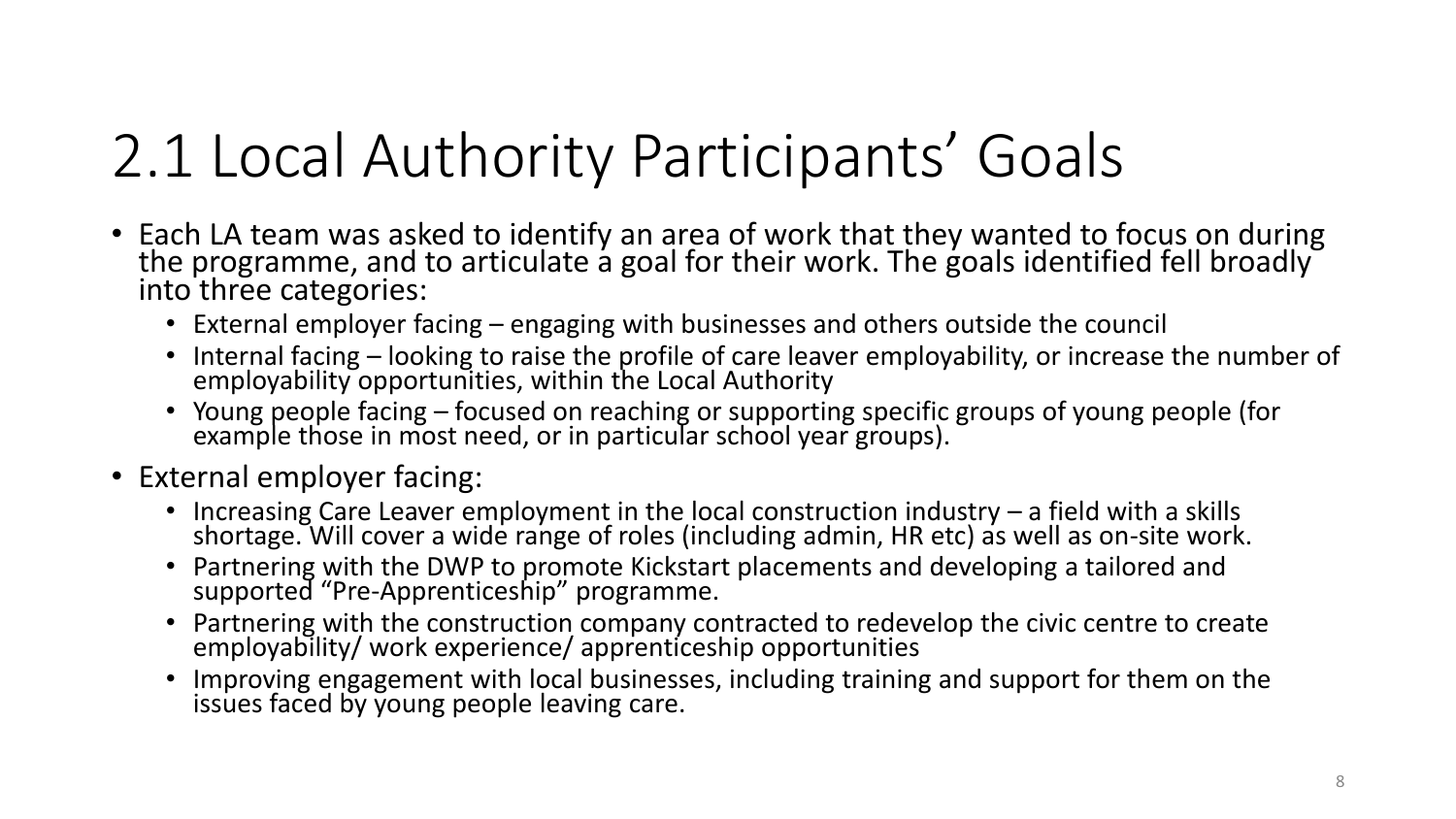## 2.1 Local Authority Participants' Goals

- Internal facing (LA as employer or corporate parent)
	- Reinvigorate a cross-Council Education/Training/Employment Care Leaver working group, and adopt the "Whole Council" approach promoted by the Care Leaver Covenant.
	- Developing a formalised apprenticeship offer within the Council, and a work experience programme for UASC unable to undertake paid work and for young people not ready for an apprenticeship.
	- Develop a programme of paid sessional opportunities within the Council, to complement existing apprenticeship offers. Includes progression pathways for young people taking sessional opportunities.
- Young People facing
	- Increasing employability-related engagement in Years 10 & 11 through the Virtual School and existing careers support work in schools
	- Increase reach to Care Leavers by piloting different forms of communication (eg workbooks, dropins, social media). There is a specific focus on reaching UASC who may need ESOL support.
	- Intensive work with those who have been NEET for more than 12 months, including developing a "case conferencing model". This is a partnership between the Leaving Care Team, the Community Learning Team and the Employment & Learning Team in the council.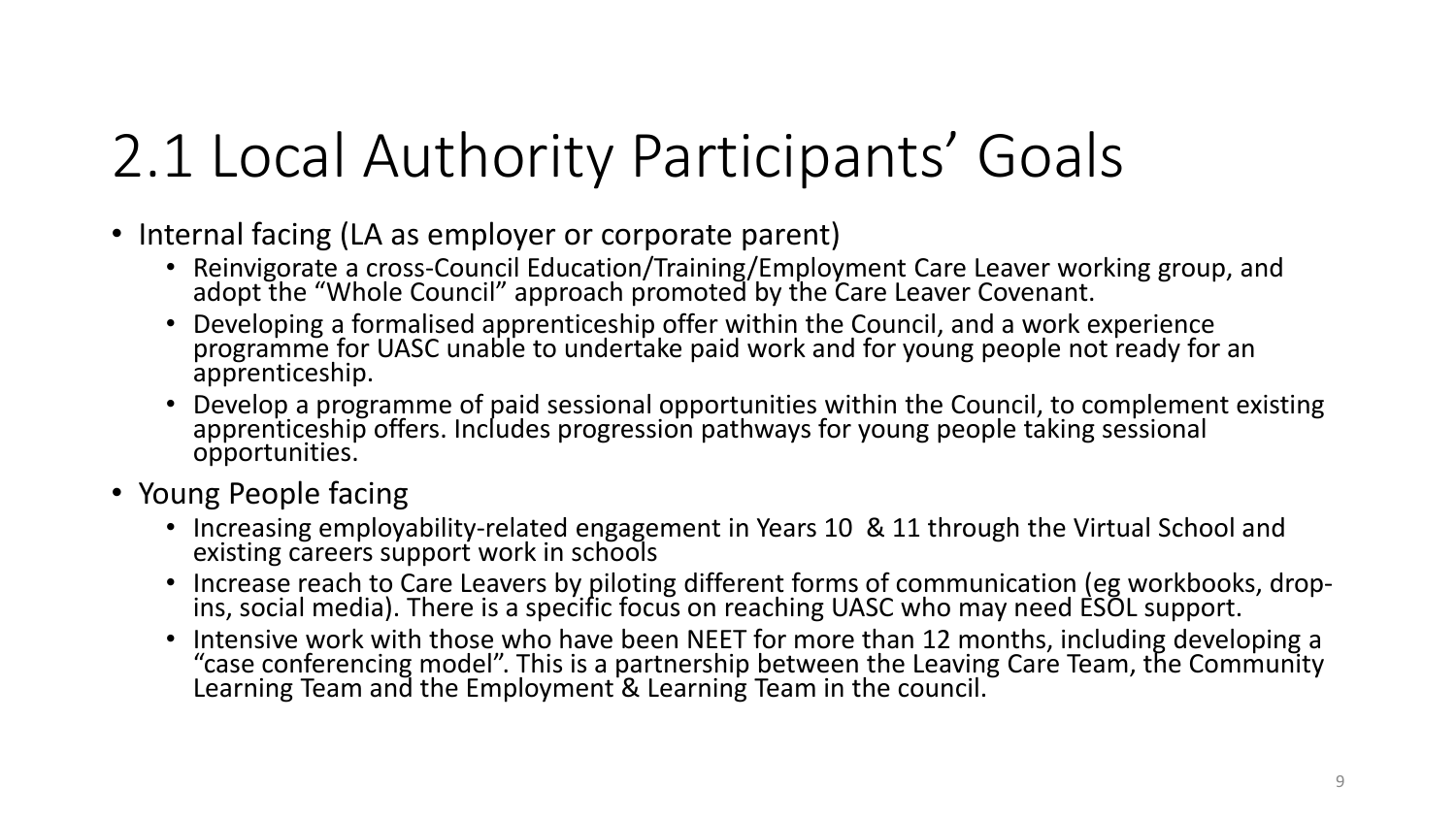## 2.2 The programme: case studies (1)

- The programme was designed to follow the arc of a young person's journey into employability, using five case studies:
	- "Understanding the local economy" with Alex Latham, Care Leaver Covenant. Alex drew on their work with Manchester City Council. They had used the Covenant's Social Value Toolkit to build support for care leavers into procurement processes.
	- "Understanding the world of work" with Charlotte Robey-Turner & Jacob Brown from Leicestershire Cares, a charity spun out from Business in the Community. They worked with 80+ employers who offered short tours, interview practice, CV clinics and mentored work placements.
	- "Supporting young people towards employability" with Nicholl Hardwick from Drive Forward Foundation, a London-based charity. They offered 1-1 support to identify young people's strengths & aspirations, and worked with Corporate Partners to offer mentoring, internships, apprenticeships and employment. A case study from Camden Council described the creation of a year-long internship offer.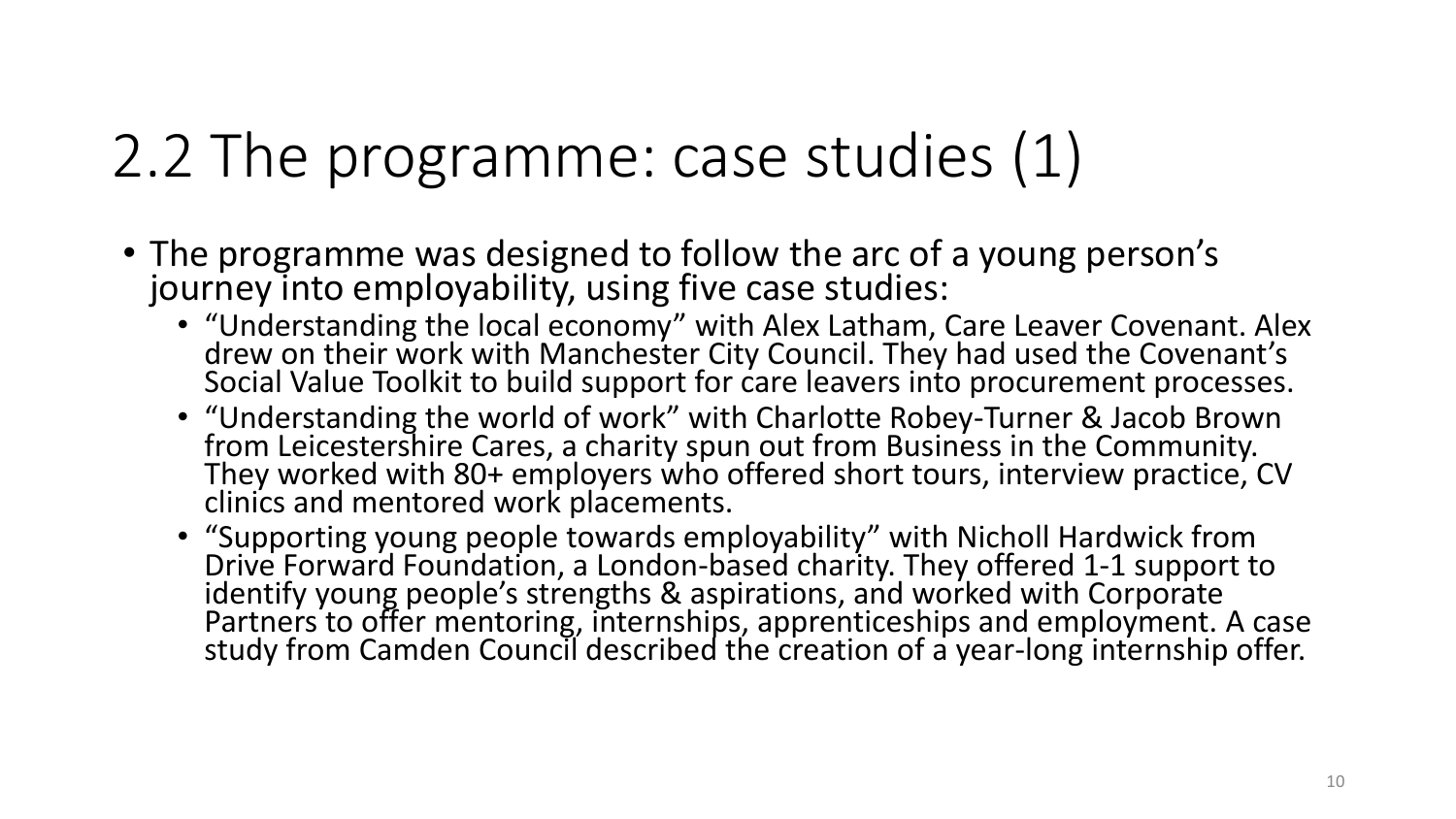## 2.2 The programme: case studies (2)

- Case studies (continued):
	- "Supporting young people with specific needs". Nicholl Hardwick gave information on the mental health support that Drive Forward offered to the young people they worked with. Alex Capitani, from Coventry Children's Services, described how they worked creatively to offer those with insecure immigration status work-related experience.
	- "Learning from young people's experiences". Two young people with care experience who had taken part in the civil service internship programme, and gone on to get permanent roles, shared their experience of what had worked in getting them into the roles, and helping them succeed. They stressed the importance of communication at all times of the recruitment processes, and regular feedback.

The sixth day of the programme reviewed the programme as a whole, reviewed progress against the original goals, and discussed what had most enabled progress to be made.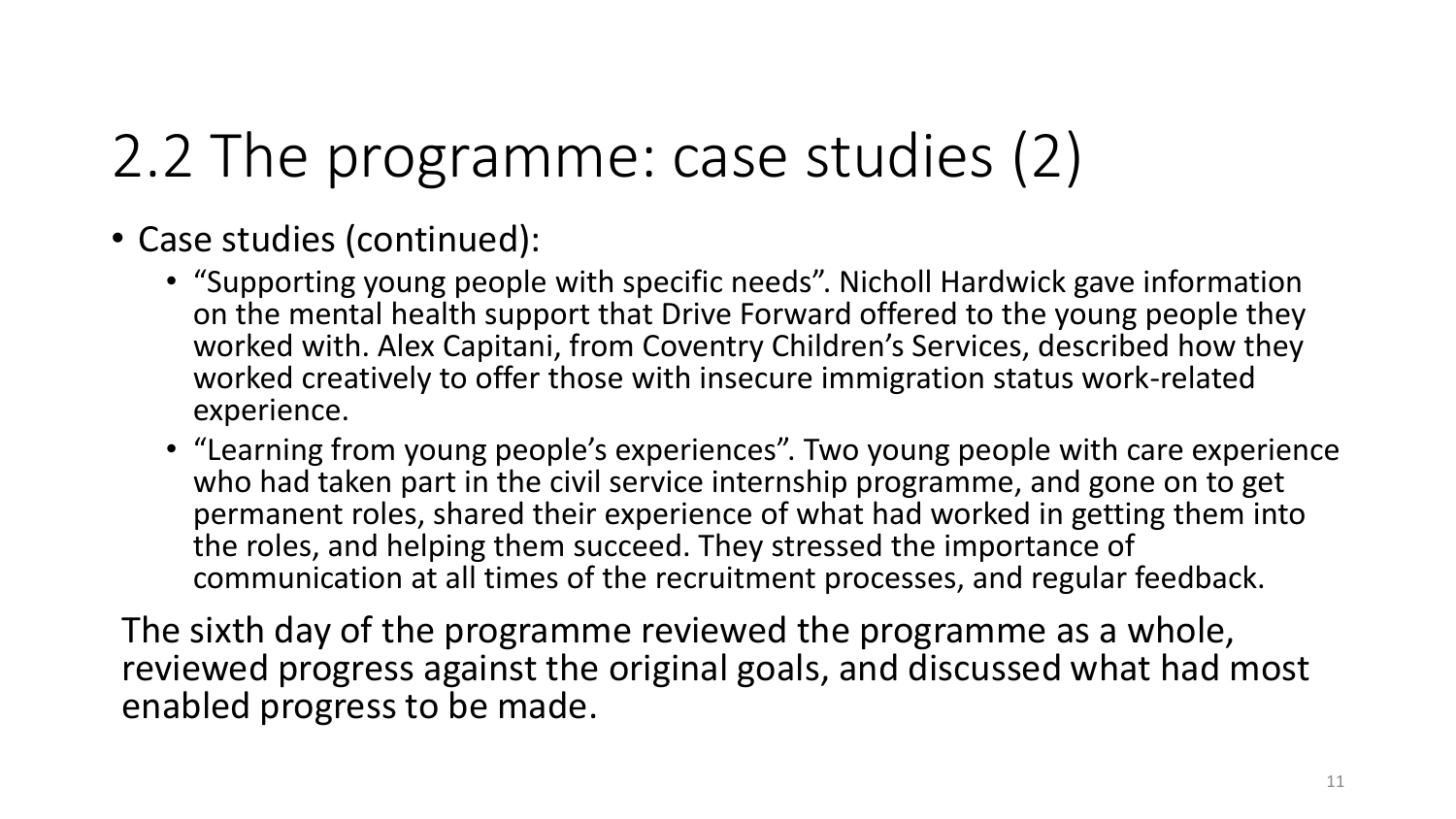### 2.2.1 Understanding the local economy (Alex Latham, Care Leaver Covenant)

- Alex Latham from the Care Leaver Covenant introduced their work. He highlighted the need for a "Whole Council Approach" to supporting care leavers.
- Councils could use their procurement processes to require external organisations to offer support for care leavers through the "Social Value" approach – for example requiring large contractors to offer internships for care leavers. (More information about the Whole Council Approach and the Social Value Toolkit at <u>https://mycovenant.org.uk/support-the-covenant/local-authorities-</u> engagement/).
- **Case Study: Manchester City Council** had established a Care Leaver Board across the Council to focus on improving support for care leavers (employment & education, health, financial support, safe and stable places to live.
- They had used the Social Value Toolkit as part of their approach to supporting young people not in Education, Employment or Training, including young people leaving care, and this was now being adopted across the 10 Greater Manchester LAs.
- Case Study: MCC worked with Engie, the city's energy provider, who supported care leavers in a variety of ways – they offered handyman support for accommodation, provided driver & van support for MCC's clothing events, trained young people to get the CSCS card and had taken on a young person via a ring-fenced recruitment exercise.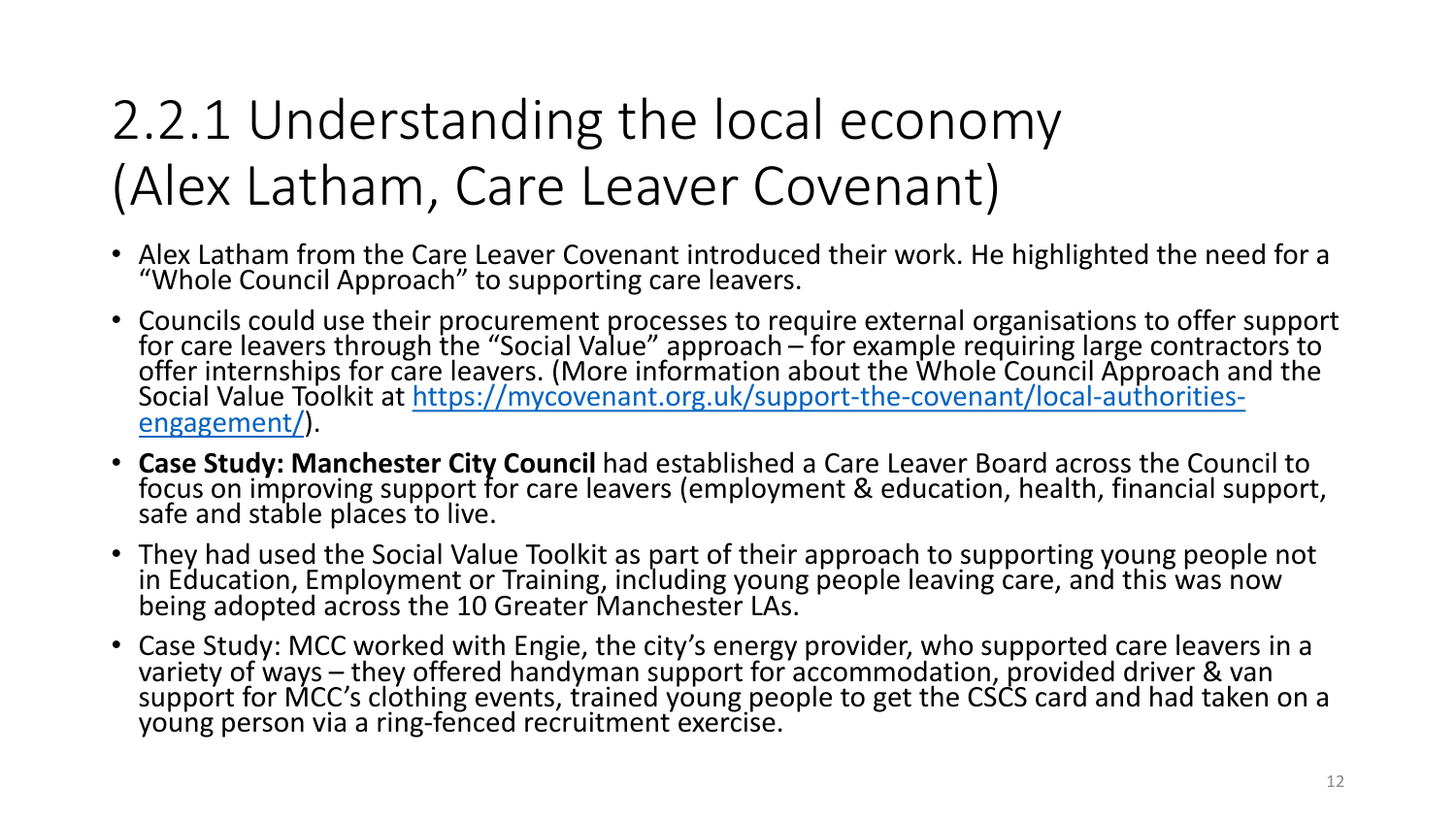## 2.2.1 Understanding the local economy (Discussion)

- **How to engage District Councils in a Whole Council approach?** The Covenant had been working with Counties to identify Districts keen to help as "Champions" who could lead by example.
- **How to find resources & capacity for this work?** A "Whole Council Board" helped to motivate other departments. One Council had created an apprenticeship opportunity within the team for a care leaver to work on this agenda and provide extra capacity. It had been funded by small contributions from across the council.
- **How to find businesses that might be interested?** The Covenant worked with businesses to find opportunities – look on the website or get in touch. In addition local colleges often had "progression workers" whose role was to support care leavers and other groups, and they often had good links with local businesses.
- **How to start with the Social Value Toolkit?** Just start where you can you don't have to cover every procurement contract at the same time. The Covenant can identify businesses that have signed up locally or nationally. Social Value principles can also be applied to sub-contractors working for bigger companies.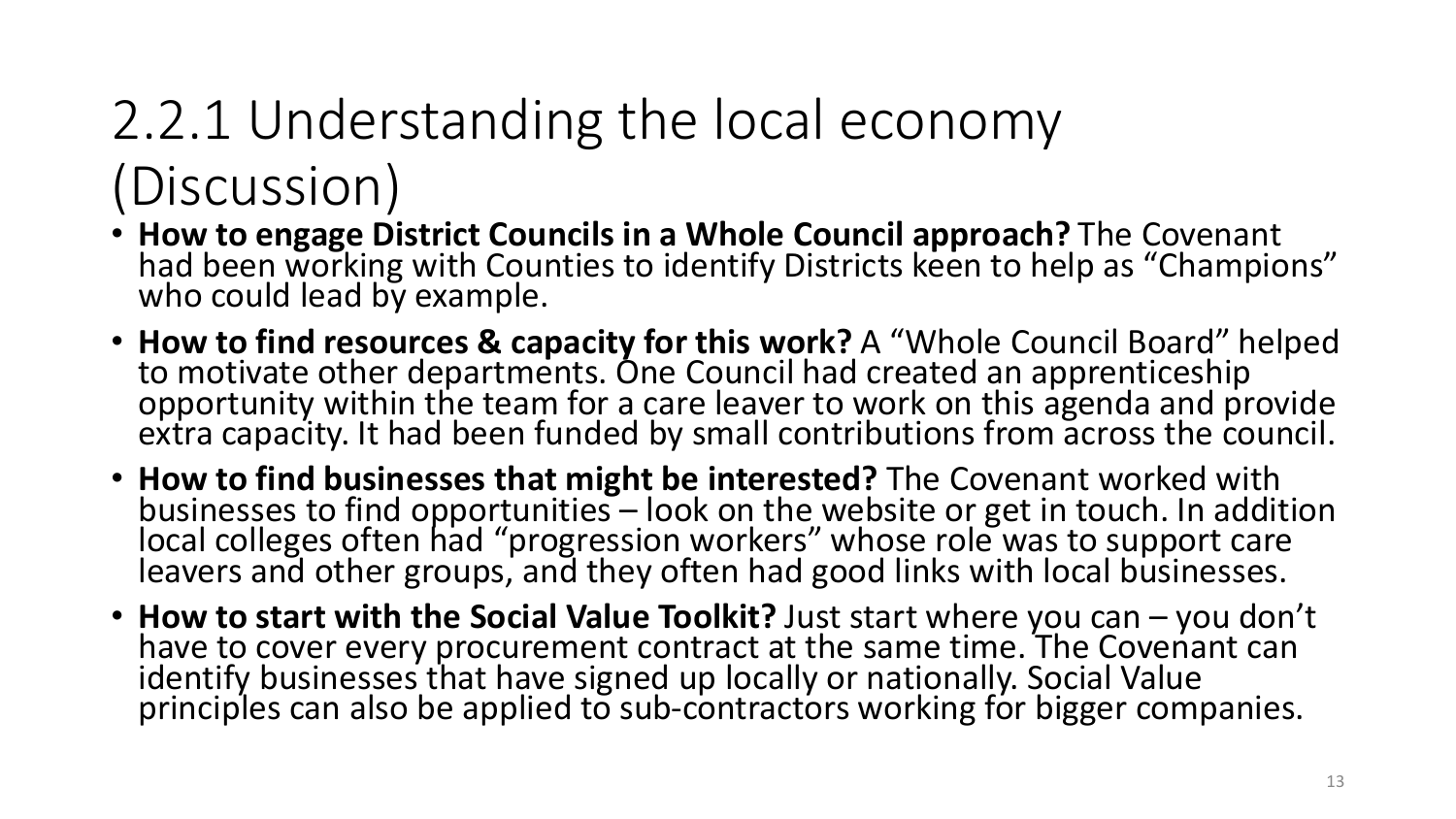## 2.2.2 Understanding the world of work (Charlotte Robey-Turner, Leicestershire Cares)

- Charlotte Robey-Turner from Leicestershire Cares introduced their "Promise to Care" programme, engaging local businesses in Leicester and Leicestershire. The charity had spun out of Business in  $\overline{ }$ the Community, and supported business engagement, including with young people leaving care.
- Leicestershire Cares worked with young people referred to them to identify and address practical barriers to employment (housing, mental health etc), develop their skills and experience, and offer meaningful encounters with employers.
- They worked with over 80 employers to offer a wide range of opportunities: Work tours, Mentored work placements, Mock interviews, CV clinics, Careers talks, Life skills, as well as discounts etc.
- Key success factors for their work were: strong relationships with young people based on trust and placing them at the centre of our work; effective partnerships with businesses who support our work; matching employee volunteers with young people; clarity of expectations for all involved; having a creative and agile team and approach.
- **Case Study: Thermo Fisher Scientific** offered "World of Work" tours and mock interviews. They saw engaging in programmes like this as part of their business purpose, linked to the UN Sustainable Development Goals and as responding to customer demand for ethical businesses. It was also a way to develop their staff (eg giving them interview practice) and to improve employee engagement – staff felt a greater loyalty to the company if they worked with others on this type of project.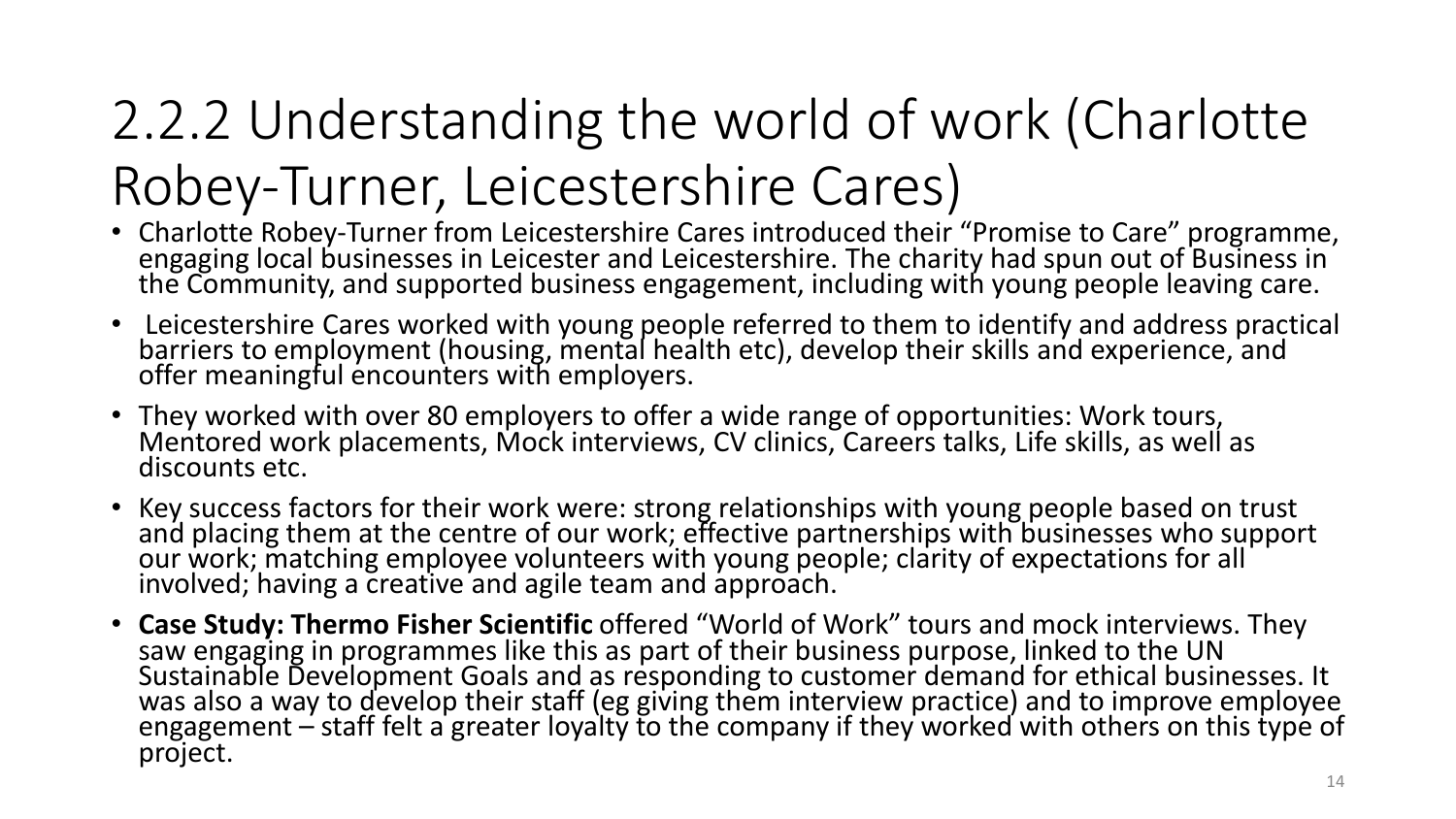## 2.2.2 Understanding the world of work (Discussion)

- **How to find funding for projects like this?** Leicestershire Cares is a charity. It fundraises and applies for grants (eg a grant from Esmée Fairbairn Foundation funds this work)
- **How do you incorporate youth voice into your work?** We worked with a group of young people to find out what they wanted. They developed the logo of the programme and did a video for the business launch. They join webinars for businesses to explain first-hand what they want from the opportunities.
- **How to manage expectations when young people are specific with their job interests?** Try to find out what it is about that job that is engaging them, sit with them to research routes in, or find alternatives that tick those boxes. It is about helping them find their purpose. For example, one person wanted to work in a Zoo, and they got a placement with the Council Parks team to explore outdoor work.
- **How to keep businesses engaged if a placement doesn't work?** It's about the leg-work beforehand. Leicestershire Cares visits the workplace, talks to the employer beforehand. If something goes wrong staff from Leicestershire Cares are available straight away. There are also quarterly check-ins with all of the businesses signed up to the programme to discuss what they can realistically offer.
- **Reflection – businesses see this as an opportunity, not a burden.** They can offer a range of things that are light touch (eg a 20 minute virtual tour) even if they can't offer a placement. Businesses value a really specific request – eg "can you do a mock interview on this date and time?".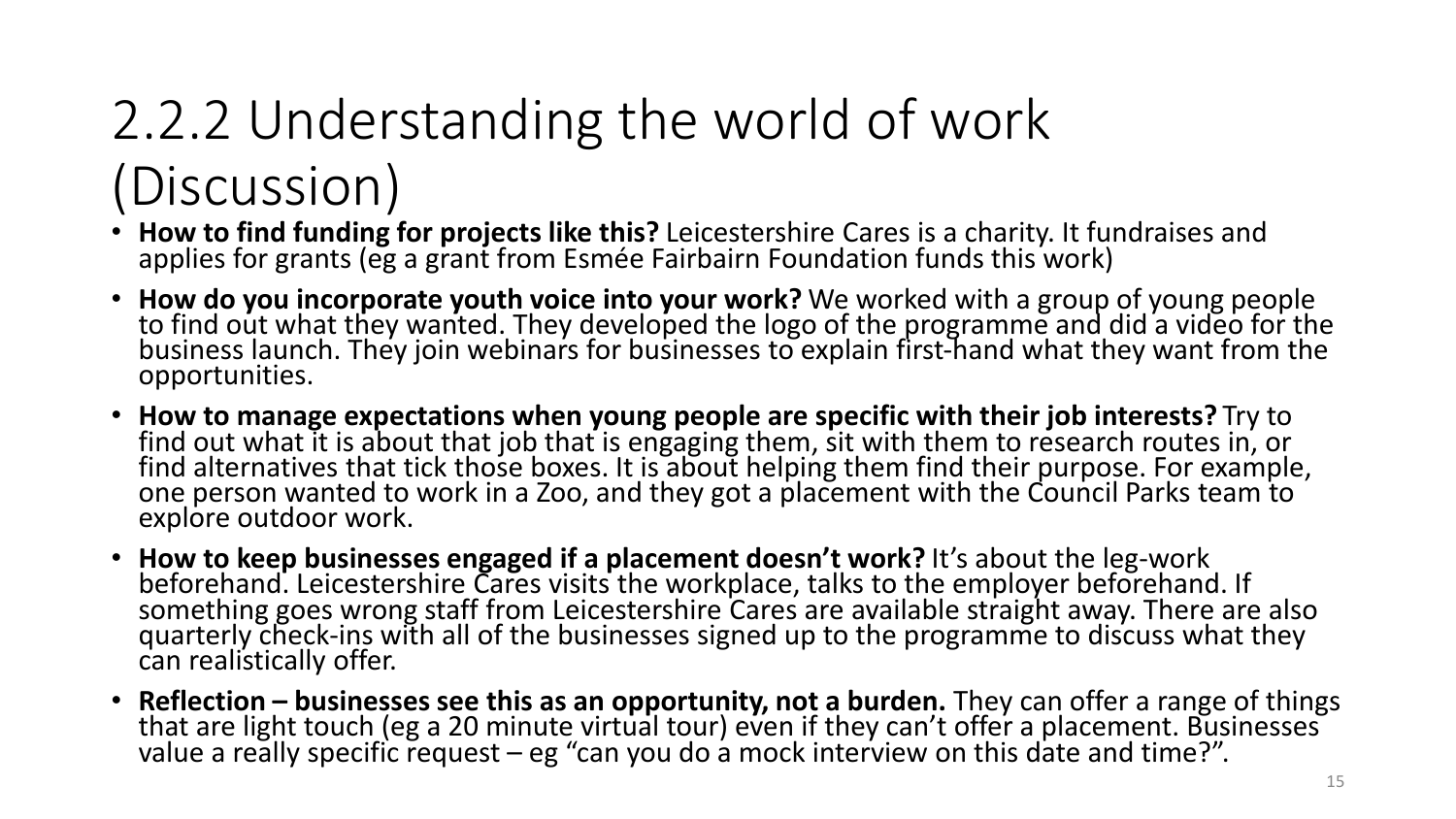#### 2.2.3 Supporting young people towards employability (Nicholl Hardwick, Drive Forward Foundation)

- Nicholl Hardwick from Drive Forward Foundation described the work of their organisation in supporting young people in London towards employability. They worked with Corporate Partners in the private and public sector (including the NHS) to offer opportunities to young people.
- Young people were referred to them by Local Authorities or self-referred. The offer to young people included
	- An allocated 1-1 employment consultant who built a relationship with the young person and was their key point of contact
	- Group sessions involving speakers, cultural events, "Pizza & Preparation" sessions to work on CVs
	- Work Placements including job opportunities from Corporate Partners, Insight Calls with industry professionals
	- An Industry Mentoring Scheme with mentors from the industry/ career the young person wanted to enter
	- In house counselling for young people facing mental health challenges.
- **Case Study: Camden Borough Council** offered ring-fenced internships for Care Leavers, which paid the London Living Wage. This was led by the Council's apprenticeship team and funded by a contribution from each Directorate (proportional to its size). Camden worked with Drive Forward Foundation to advertise the opportunity and to host an information session for potential applicants during the application window. The young person spent 8 weeks in each of 12 different council services, although there was flexibility if it wasn't working out.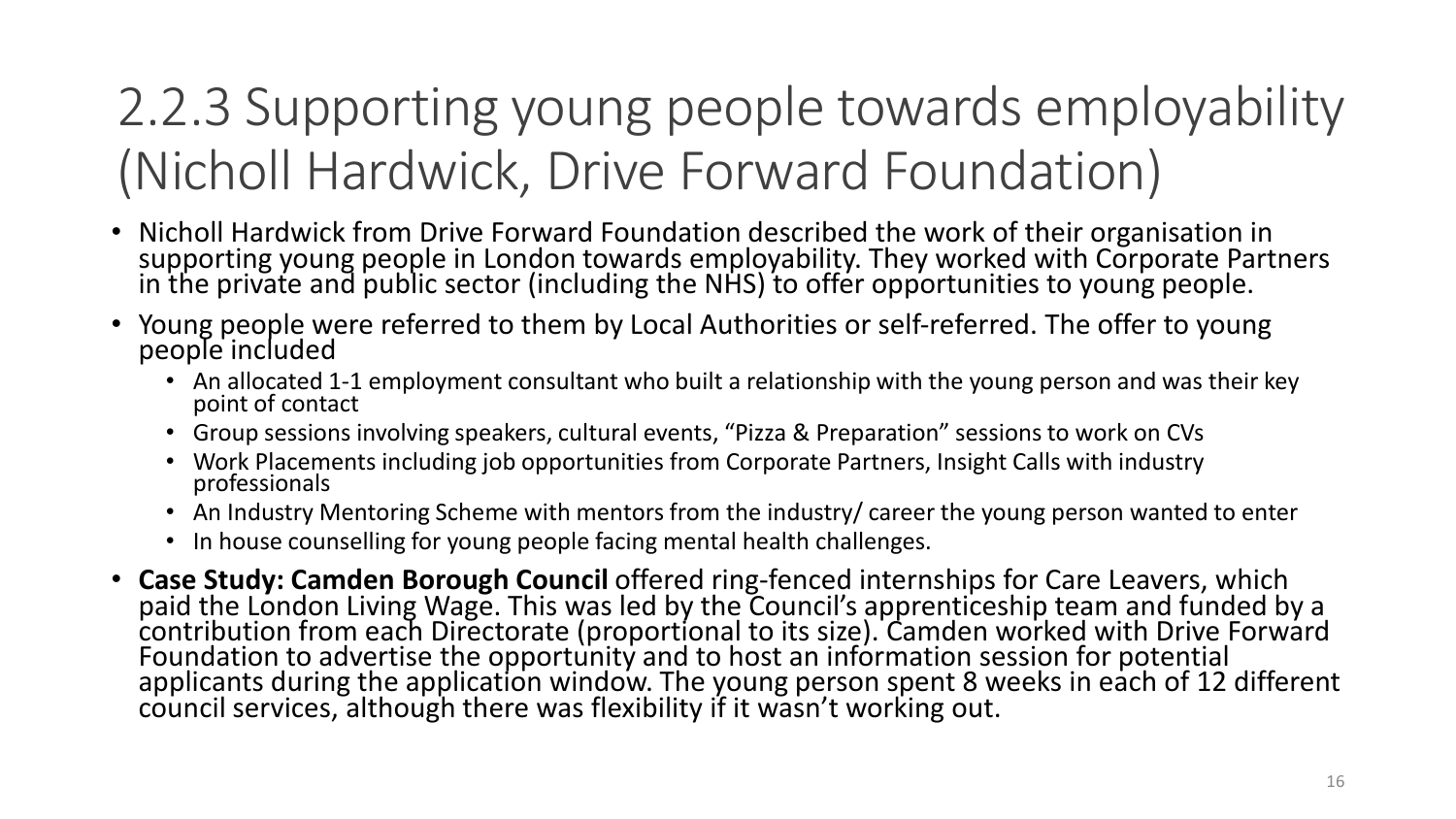## 2.2.3 Supporting young people towards employability (Discussion)

- **Sources of funds for this project?** The Local Authority contracts with Drive Forward Foundation (DFF) to undertake this work. In some places the DWP contract DFF. Drive Forward also has grant funding (such as from the Esmée Fairbairn Foundation).
- **How to find industry-specific mentors? What do you expect of them?** The mentors come from the companies that are Corporate Partners, often as part of their Corporate Social Responsibility volunteering programmes. They have training on issues such as boundaries, and the impact of trauma. Some might do a regular monthly session, or others might do a more intense, shorter programme if that works for the young person and the mentor.
- **How to engage young people and match them to their internship placements?** Young people are referred by their PAs, DWP or the Virtual School. The employment consultant's role is to build a relationship with the young person and understand what they want, what's inspiring for them. And then to draw on DFF's relationships with Corporate Partners to find the right internship, apprenticeship or job. Not everything goes right first time – the employment consultant is there to help iron out any blips, and to be there if it doesn't work out.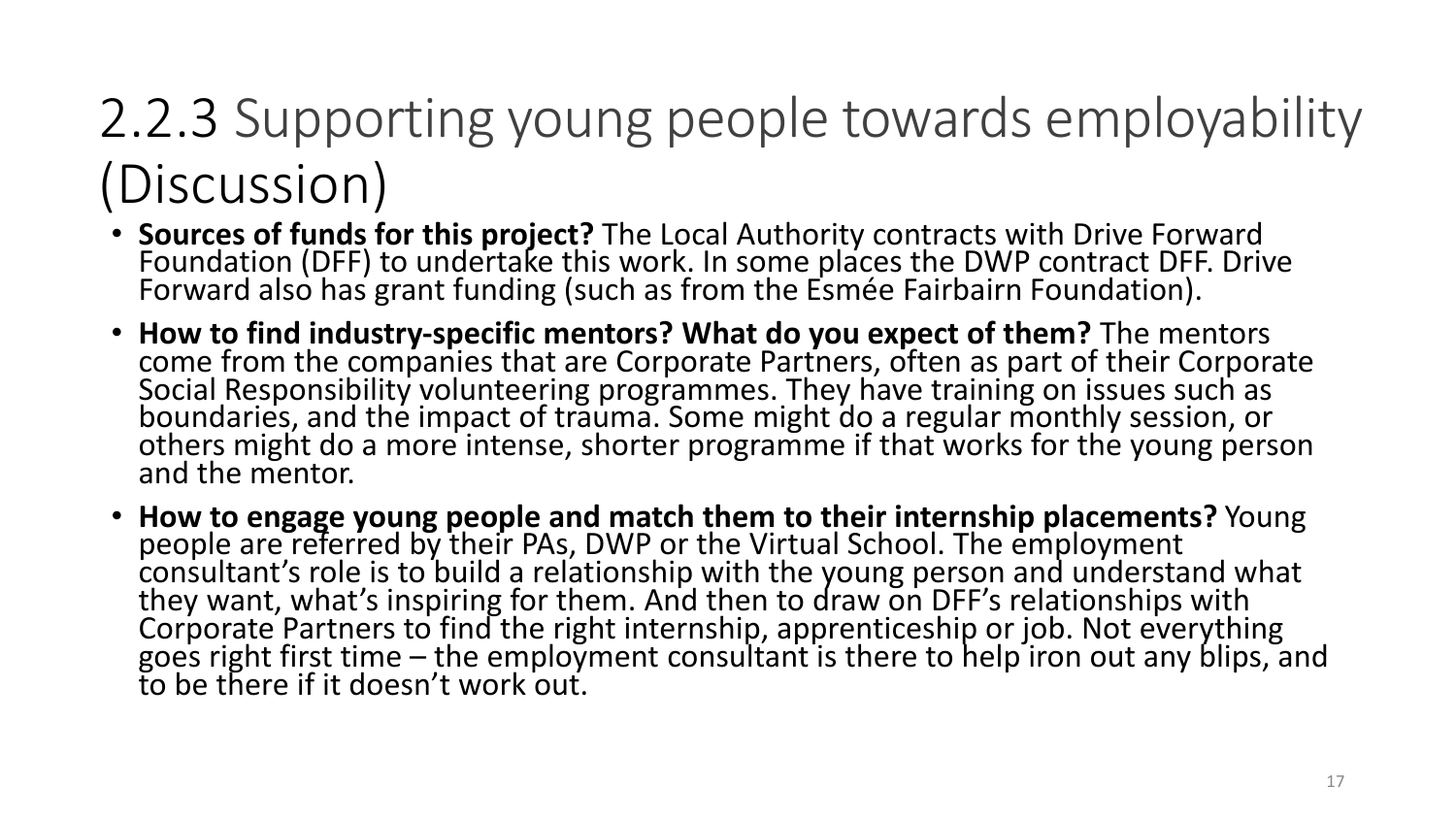2.2.4 Supporting young people with specific needs (Nicholl Hardwick, Drive Forward Foundation; Alexandra Capitani, Coventry Children's Services)

- **Supporting young people with mental health needs**. Nicholl Hardwick from DFF said that all young people were invited to join group sessions, including London cultural visits, a regular lunch club, and more focused sessions such as interview prep. These helped to reduce isolation and make connections.
- Young people could also access up to 12 free therapeutic counselling sessions from a care-experienced BACP counsellor. The sessions helped to understand their strengths and work towards their goals.
- **Supporting young people with insecure immigration status.** Alexandra Capitani from Coventry City Council described their programme. Her key points were
	- Take time to understand the young person's status and specific conditions relating to employment – recognising that the young person may not understand this themselves.
	- Take time to understand the young person's strengths. For example they may have cared for an elderly relative, or helped on a family farm before leaving their home country.
	- Be creative in finding opportunities, including volunteering, that match interests and skills. For example – young people with little English helped to give out leaflets at staff conferences.
	- Understand the risks for example a young person may say they are volunteering, but are they really doing unpaid work?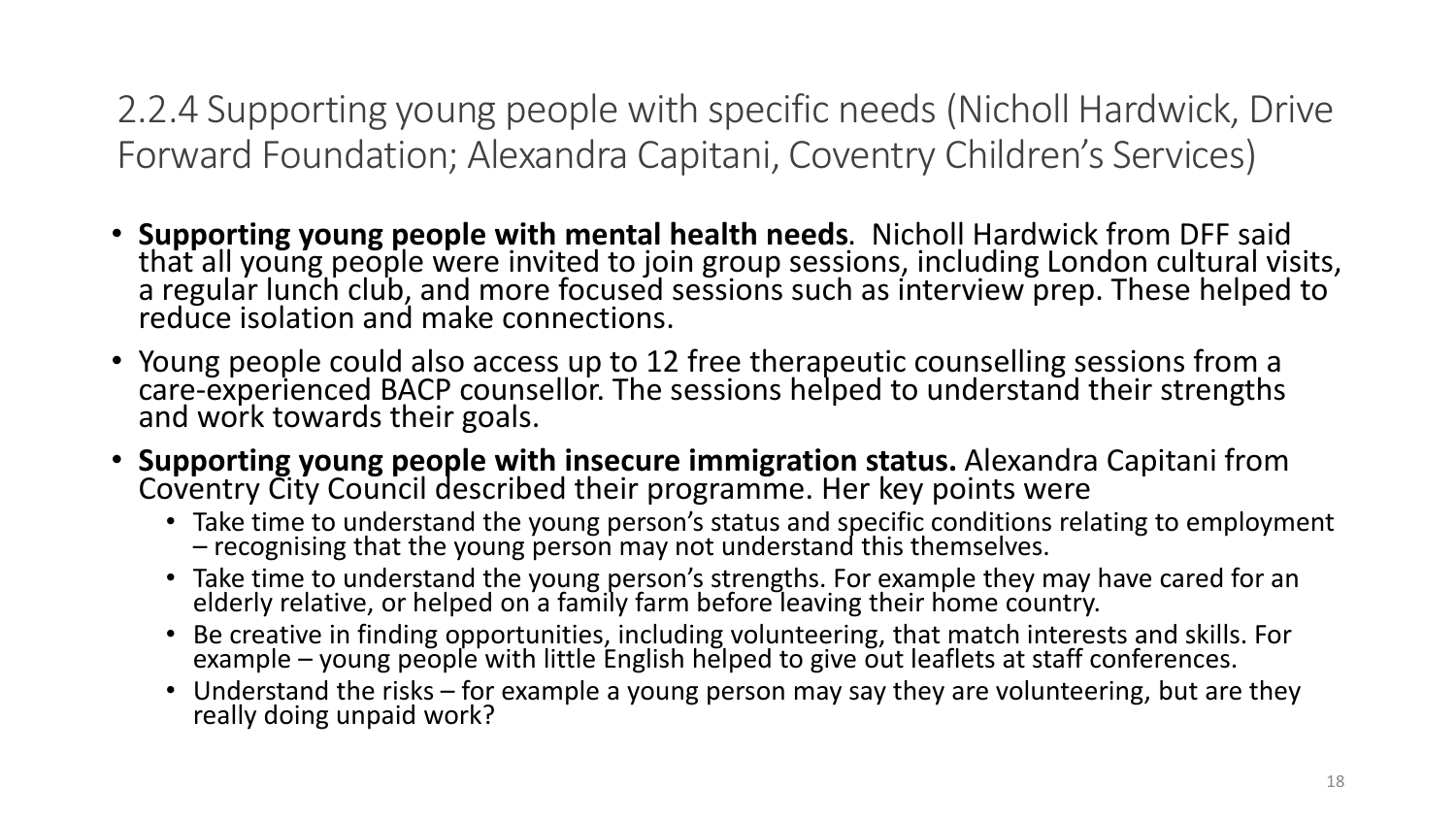## 2.2.4 Supporting young people with specific needs (Discussion)

- **How to engage young people with the mental health offer?** The employment consultants encourage the young people to see the counsellor if they think it would be helpful. The counsellor has an "open door" policy – young people can leave and come back in a few  $\,$ months' time. So young people can take it at their pace and don't get refused if they don't attend an appointment.
- **Who should be finding out about young people's immigration status?**  Was it too much to expect from a social worker? A young person's social worker should know, but it is always good practice to ask the young person themselves. If a young person is in the immigration system they will also have a solicitor who can advise on work implications. Always ask for more information if you aren't sure, as it could have consequences if the young person was working when they were not allowed to.
- **How do we prevent exploitation of young people seeking asylum?** This was a growing area of concern, particularly among the Vietnamese and Albanian communities, or when a young person was placed out of borough with family or friends who didn't understand the constraints. Barnardo's ran the Independent Child Trafficking Guardian Scheme in most of England and could support the young person and connect with the employers. In other areas there were often local refugee centres. In case of concern professions should make a referral to the National Referral Mechanism Scheme.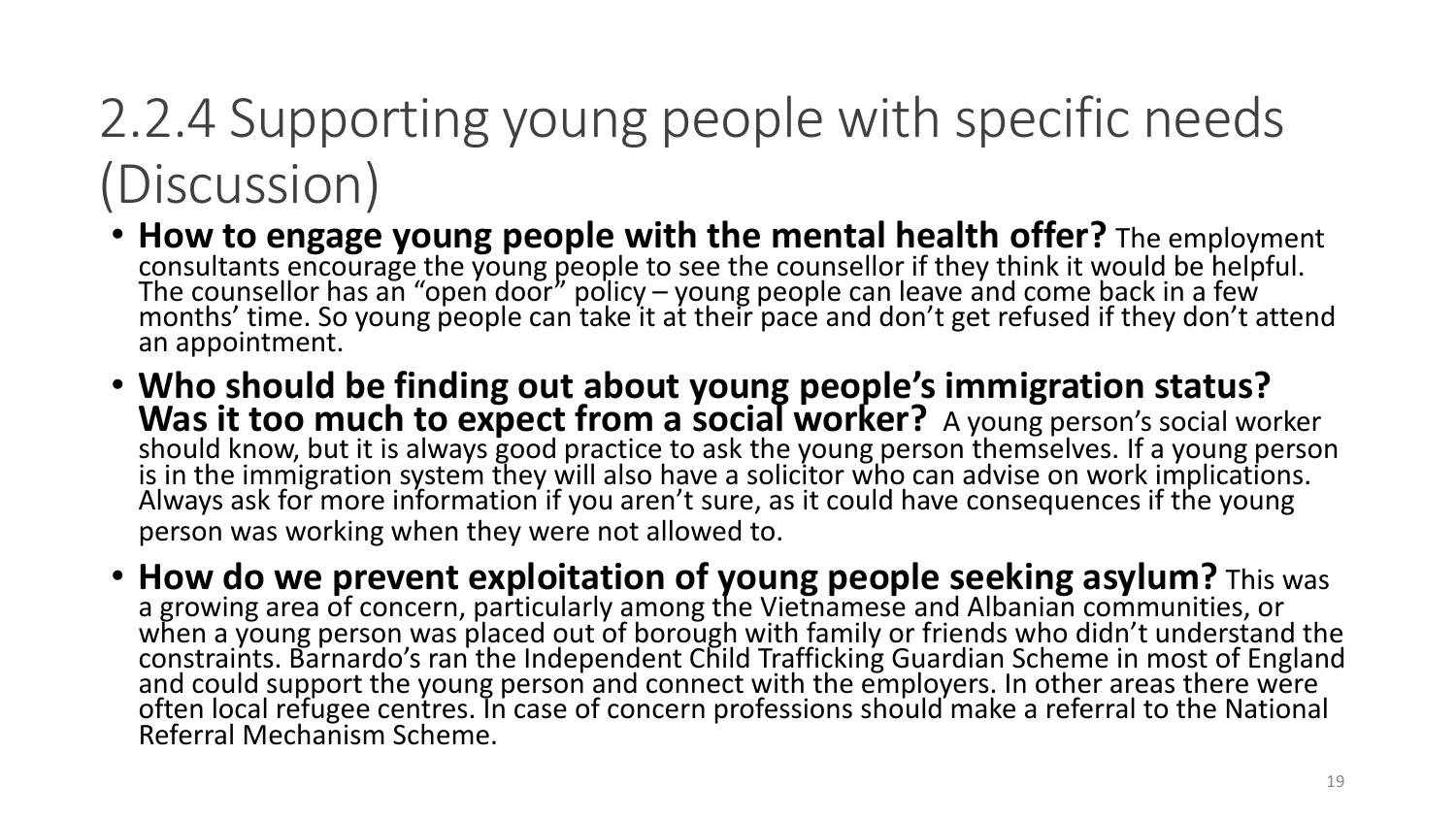2.2.5 Learning from young people's experiences – the Civil Service Internship Scheme (Danielle June & Karina Lelonkiewicz)

- What works during recruitment:
	- Communicate at every stage, and also when nothing is happening!
	- Think about how to reach to young people who need the most help not just graduates
	- Offer a lot of guidance around the role and what it entails
	- Ideally have previous interns help in the sifting and interviewing.
- What works in the early stages:
	- Focus on building relationships for the first two weeks & have a plan of structured induction chats
	- Have a clear plan of action for when it is time to get stuck in. ific conditions relating to employment – recognising that the young person may not understand this themselves.
- What works throughout:
	- Link to other care leavers in the organisation if possible, or if not links to previous interns
	- Have regular performance conversations and give constructive feedback
	- Be empathetic to home lives have a shared plan in place in case difficulties emerge
	- Don't ignore the elephant in the room the impact of trauma. Know where to access mental health resources and support.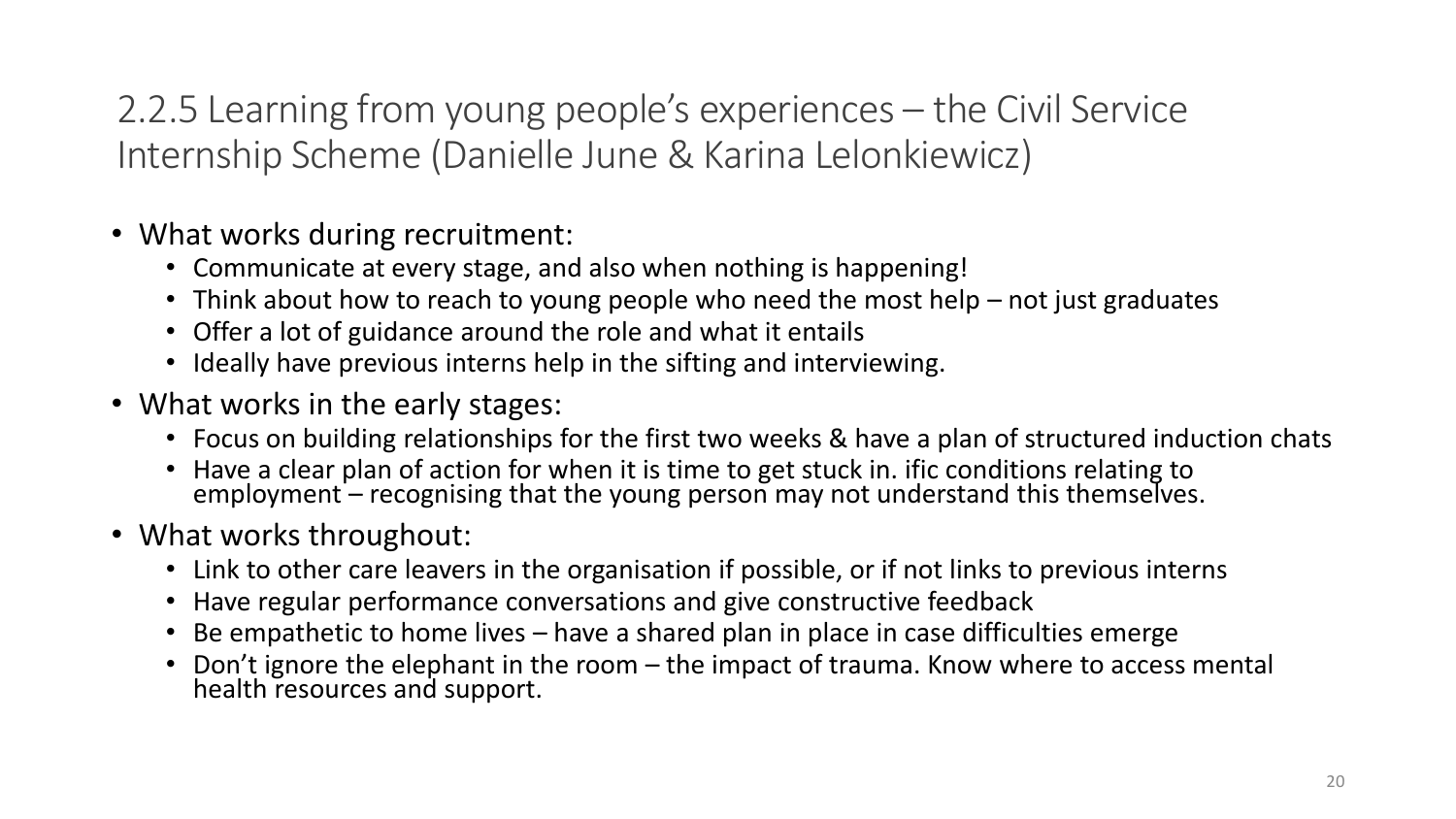## 2.2.5 Learning from young people's experiences – the Civil Service Internship Scheme (Reflections)

- What struck us about the presentation:
	- Encouragement to think about how to reach beyond those who might immediately respond to opportunities
	- The value of communication throughout the recruitment process especially if there are gaps in the timetable
	- The value of a peer network for care leavers in or who have recently left employment/internships
- What we can take away and apply in our own organisation:
	- Review our line management processes for the Care Leavers who apply are they getting enough feedback and support?
	- Do all our managers know what mental health support is on offer?
	- Really powerful to hear from young people themselves we should take current apprentices with us when we try to persuade a manager to have a placement!
	- Thinking about the first day and first impressions good practice for everyone but even more important for someone who might be anxious
- The challenge of temporary opportunities
	- Risks replicating instability why should I build work relationships if I'm not going to be here for long?
	- Be clear about progression routes to reduce anxiety about what is going to happen next.
	- Can managers be given permission to keep in touch with interns?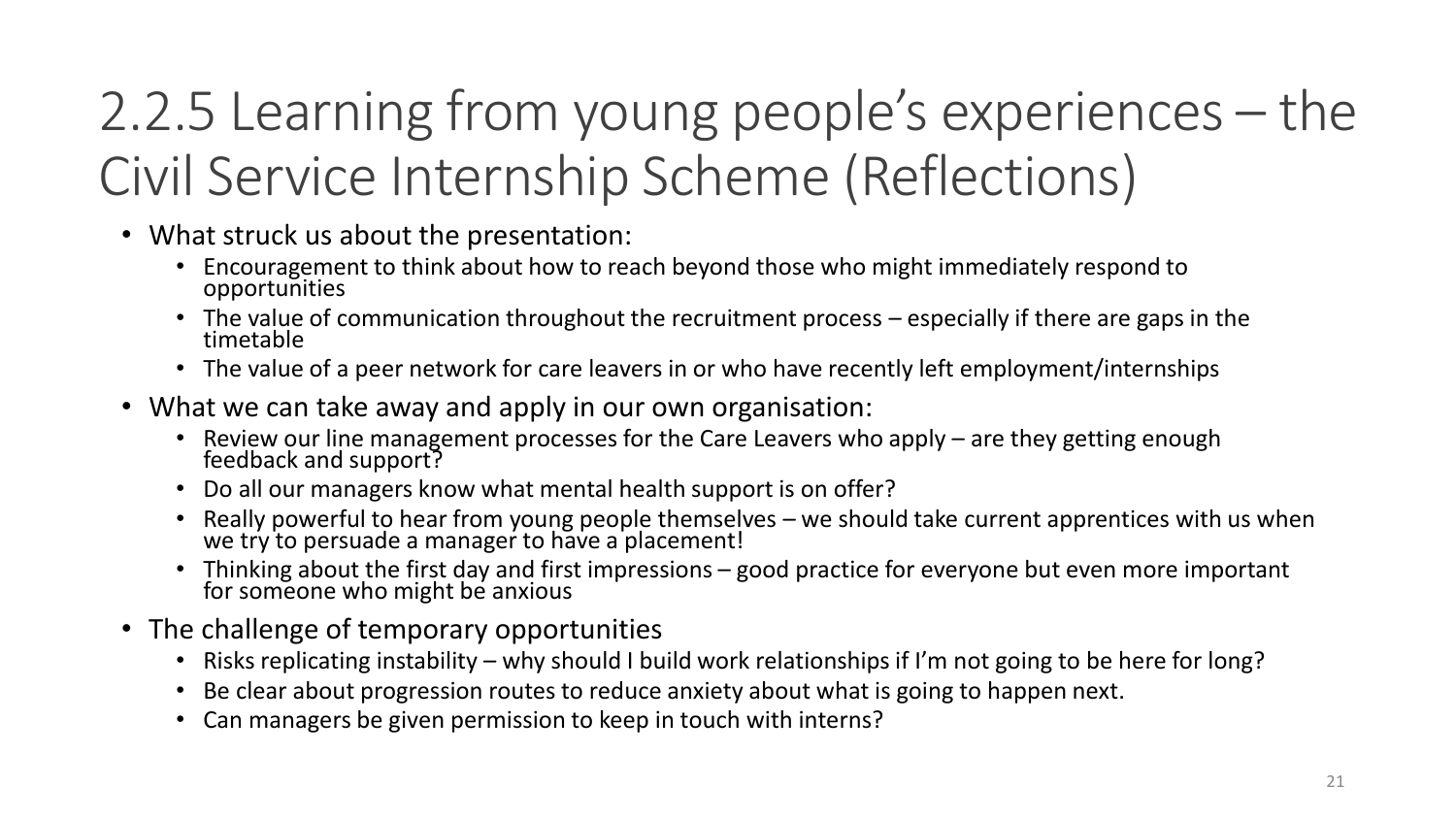#### 3. Participant Reflections on Progress

We feel we have established beneficial, long term relationships with employers on a local and national level

employability offer specifically for Year 10 & 11 students

We have a written commitment from [Company building the new Civic Centre] to ring fence opportunities for our Care Leavers

Re-designed our Care Leaver Pre-Apprenticeship programme

Organised online employer sessions for young people to attend

We now have social media where we share EET opportunities

We have created more opportunities for our care experienced young people in our LA & we have great buy in from internal teams for this to be an annual offer

We have hit our targets regarding university applications for NRPF care leavers being enrolled and starting university

10 Care Leavers are currently live on the sessional employment programme and placements have been agreed in principle for 10 more

> Had two offers from departments within the Council looking to offer EET support for CLs (SEN and Finance)

We have increased support from the DCS who has started to ask services to think about what more they could do to support our young people.

We have given a platform to amplify our Produced an Re-designed our We have created we have hit our we have hit our voung people's voice within the LA.

> DWP links – EET team attending regular meetings in districts, looking at data, provision, raising awareness of the needs of our Care Leavers

Although some young people are reluctant, we have managed to sign up 11 people. 3 secured jobs and 5 are still actively engaging.

We have adapted sign-up processes to provide a more inclusive service.

Changed approach to collaboration with the PAs – EET team now have booked 1-1 to discuss NEET cohort. Having a positive impact of PA knowledge and data recording.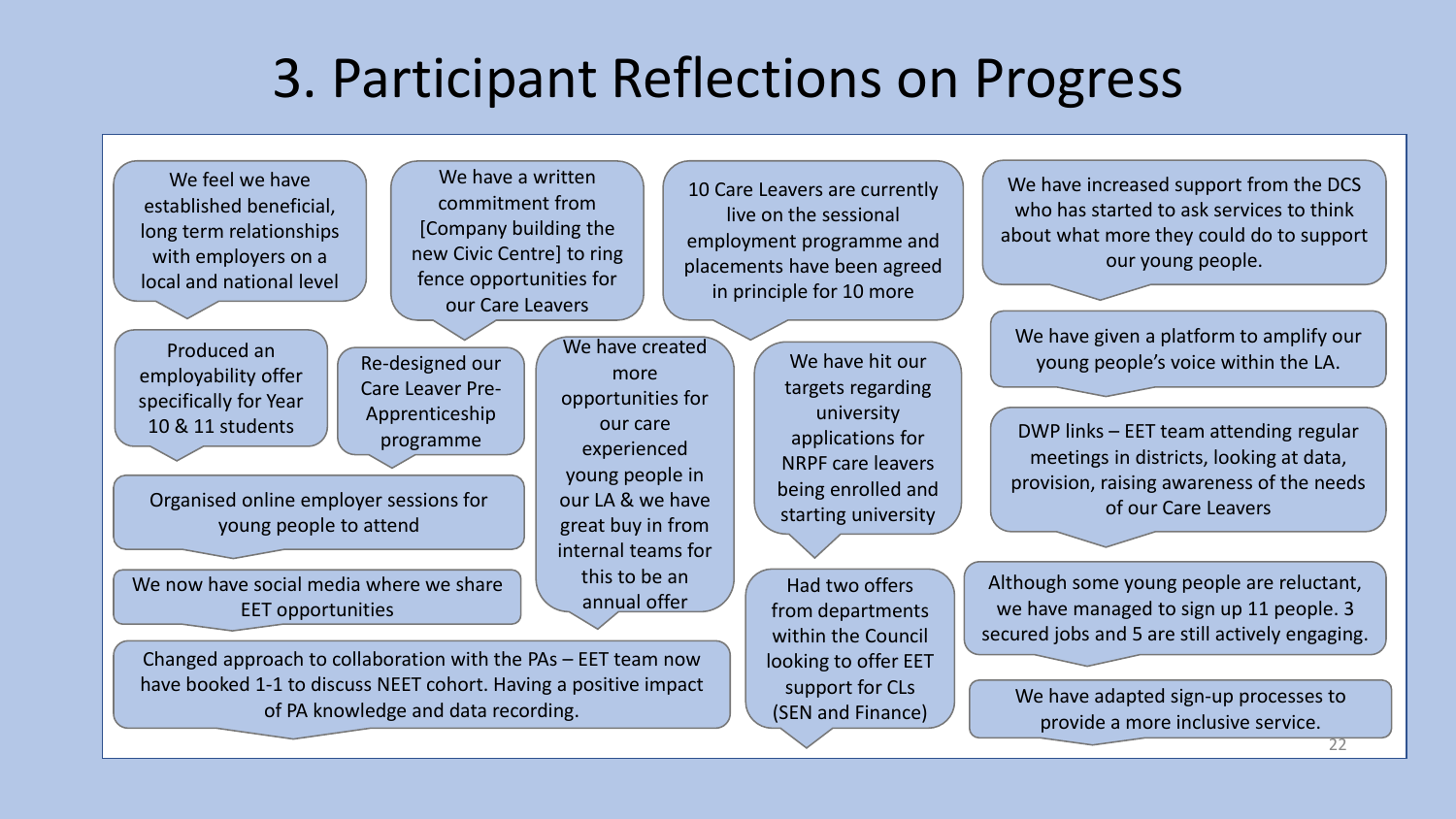| Participant's<br>Goal        | Increasing Care Leaver employment in the local construction industry $-$ a field with a skills<br>shortage. Will cover a wide range of roles (including admin, HR etc) as well as on-site work.                                                                                                                                                                                                                                                                                                                                                               |
|------------------------------|---------------------------------------------------------------------------------------------------------------------------------------------------------------------------------------------------------------------------------------------------------------------------------------------------------------------------------------------------------------------------------------------------------------------------------------------------------------------------------------------------------------------------------------------------------------|
| Progress<br>made             | Built positive relationships with local organisations and raised the profile of young people<br>leaving care with them. We have identified 13 potential apprenticeship offers.<br>Developed a bespoke week-long hands-on project with Groundworks to introduce our young<br>people to the different roles available in construction.<br>Raised awareness with social workers and PAs of how they can support young people<br>towards careers in the construction industry.<br>Secured funds for four years to support young people eg with travel costs, PPE. |
| Challenges<br>Faced          | Covid $-$ a live event with employers was repeatedly delayed, and then had to be held online<br>$\bullet$<br>Finding time for the project alongside our day jobs<br>Turnover among senior managers and retaining support                                                                                                                                                                                                                                                                                                                                      |
| What<br>enabled<br>progress? | Starting with a focused project (construction), and developing knowledge.<br>Identifying a sector with a variety of entry points at all levels.<br>Keeping our managers informed of progress to ensure continued support.                                                                                                                                                                                                                                                                                                                                     |
| What's<br>next?              | Deepening our relationships with local organisations and reaching to related sectors.<br>Developing a career map especially for UASC young people<br>Work with local organisations and Colleges to develop work tasters and work experience                                                                                                                                                                                                                                                                                                                   |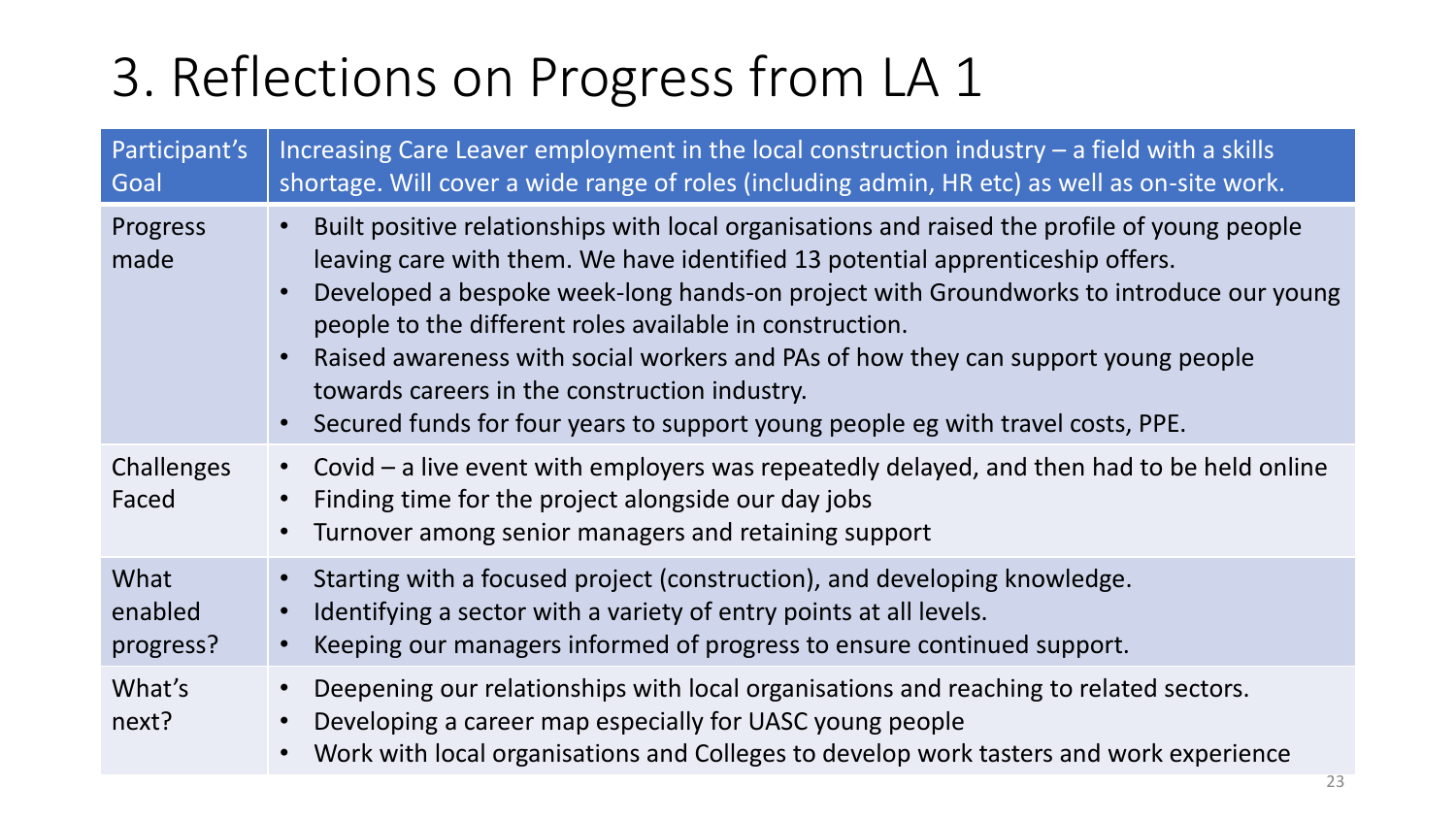| Participant's<br>Goal        | Partnering with the DWP to promote Kickstart placements and developing a tailored and<br>supported "Pre-Apprenticeship" programme.                                                                                                                                                                                                                                                                                                                                                                                    |
|------------------------------|-----------------------------------------------------------------------------------------------------------------------------------------------------------------------------------------------------------------------------------------------------------------------------------------------------------------------------------------------------------------------------------------------------------------------------------------------------------------------------------------------------------------------|
| Progress<br>made             | Redesigned Care Leaver Pre Apprenticeship programme, which includes support from a<br>$\bullet$<br>learning mentor for every young person<br>Developed an Employment, Education & Training Group via Teams for Personal Advisers so<br>$\bullet$<br>that opportunities can be shared, and undertaken joint working sessions with them to<br>develop a shared understanding of when a young person is ready for work.<br>Connected with a recruitment agency to provide 1-1 interview preparation support<br>$\bullet$ |
| Challenges<br>Faced          | Finding internal work opportunities when staff were working from home during Covid<br>Limited team resources<br>$\bullet$                                                                                                                                                                                                                                                                                                                                                                                             |
| What<br>enabled<br>progress? | Close working relationships with internal teams and sharing good practice<br>$\bullet$<br>Support offered by the Corporate Parenting Board and Senior Leaders<br>Taking a more tailored approach to matching young people to different schemes<br>$\bullet$<br>The peer group injected new enthusiasm into supporting young people and helped us keep<br>on track with our plan                                                                                                                                       |
| What's next?                 | • Extend our reach to more employers and do more to share best practice                                                                                                                                                                                                                                                                                                                                                                                                                                               |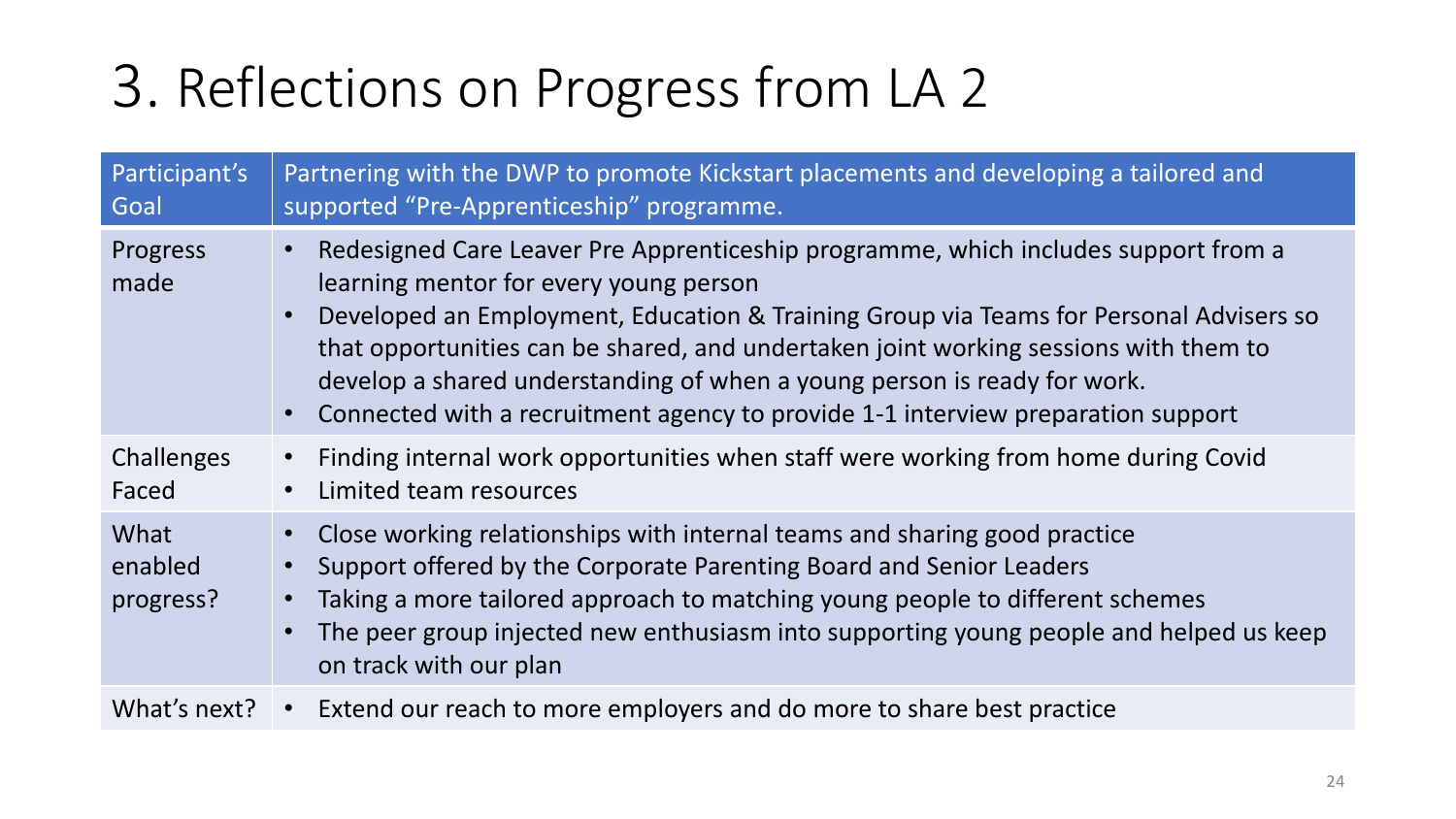| Participant's<br>Goal        | Partnering with the construction company contracted to redevelop the civic centre to create<br>employability/ work experience/ apprenticeship opportunities                                                                                                                                                        |
|------------------------------|--------------------------------------------------------------------------------------------------------------------------------------------------------------------------------------------------------------------------------------------------------------------------------------------------------------------|
| Progress<br>Made             | • Secured a commitment from the construction partner to create 22 opportunities over the<br>next 18 months<br>• Held an industry-specific insight session to a group of young people.<br>Two positions started in January.<br>Also increased the number of internal Care Leaver Apprenticeships to 8.<br>$\bullet$ |
| <b>Challenges</b><br>Faced   | Readiness of young people $-$ extended the induction period<br>$\bullet$<br>Specifying care leavers within the Social Value KPIs when this was not explicit in the original<br>procurement contract                                                                                                                |
| What<br>enabled<br>progress? | Partnership working with the HR team, and a longer induction period for young people.<br>Working with the economic development team to use the Social Value framework to ensure<br>$\bullet$<br>the social value criteria were met and to agree KPIs specific to Care Leavers with the<br>construction partner     |
| What's next?                 | 10 positions are due to start in 2022.<br>$\bullet$<br>Supporting the 8 internal apprentices to sustain their employment and make progress with<br>$\bullet$<br>their apprenticeship qualification.                                                                                                                |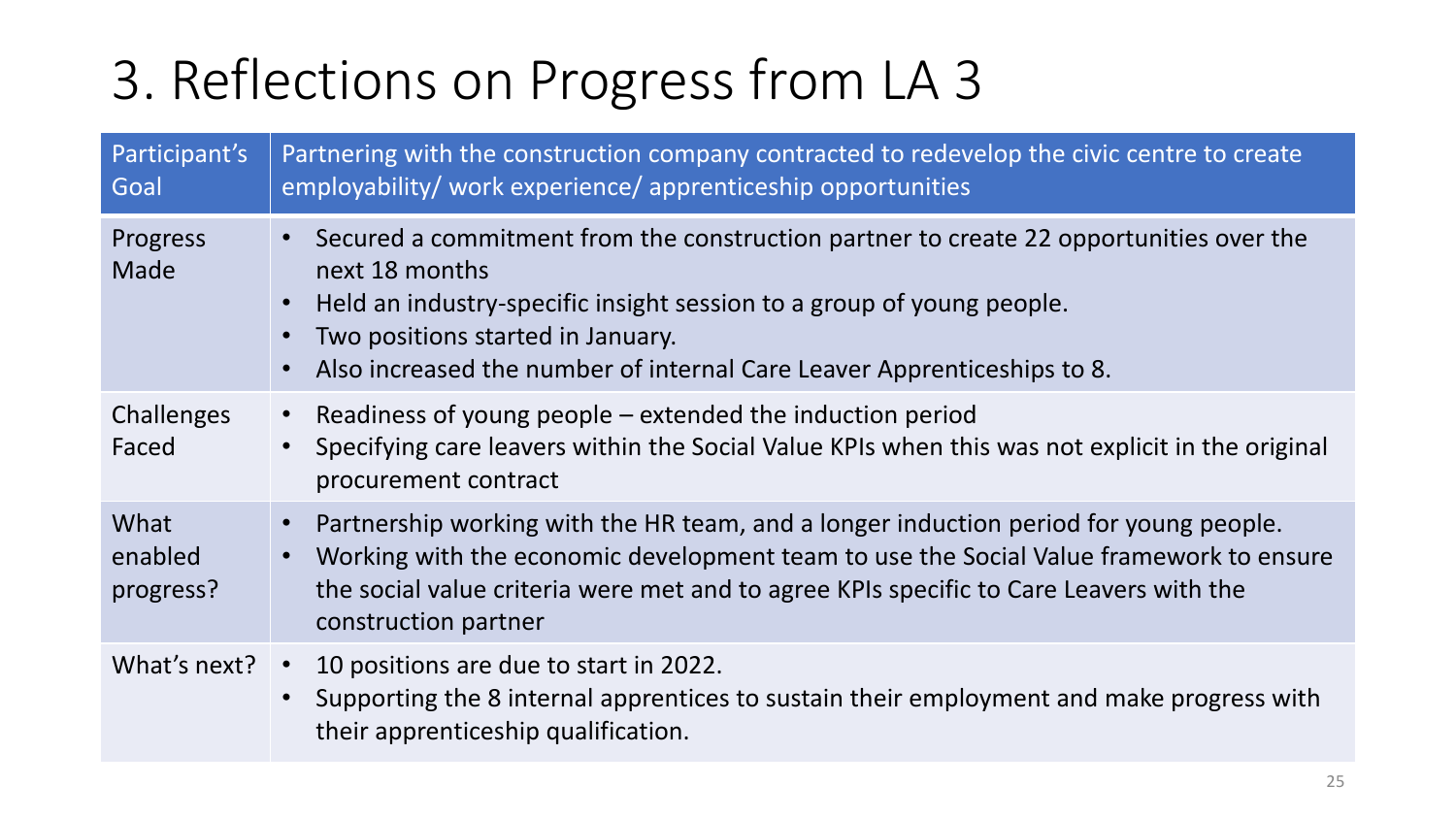| Participant's    | Improving engagement with local businesses, including training and support for them on the                                                                                                                                                                                                                                                                               |
|------------------|--------------------------------------------------------------------------------------------------------------------------------------------------------------------------------------------------------------------------------------------------------------------------------------------------------------------------------------------------------------------------|
| Goal             | issues faced by young people leaving care.                                                                                                                                                                                                                                                                                                                               |
| Progress<br>Made | Set up a multi-departmental team to review progress and agree actions<br>Created a presentation including the voice of young people to give to local businesses<br>Developed an employability course $-5$ of the 6 starters will progress to EET.<br>Created at least 8 internal/ external opportunities for young people                                                |
| Challenges       | Engaging young people in the employability course in the first place $-$ to get them to see the                                                                                                                                                                                                                                                                          |
| Faced            | benefit.                                                                                                                                                                                                                                                                                                                                                                 |
| What             | A multi-agency team with direct access to senior managers to resolve issues quickly                                                                                                                                                                                                                                                                                      |
| enabled          | Relationships with social workers and PAs to engage young people and encourage them to                                                                                                                                                                                                                                                                                   |
| progress?        | join the courses and take up the opportunities                                                                                                                                                                                                                                                                                                                           |
| What's<br>next?  | Setting up a Care Leavers drop-in hub with multi-agency staff to provide ongoing<br>$\bullet$<br>employability-focused sessions, as well as cooking and clothes-washing facilities<br>Running an entrepreneur challenge $-$ a group is given £60 and a table in the local market to<br>develop & sell a product. The first one was a great success and will be repeated. |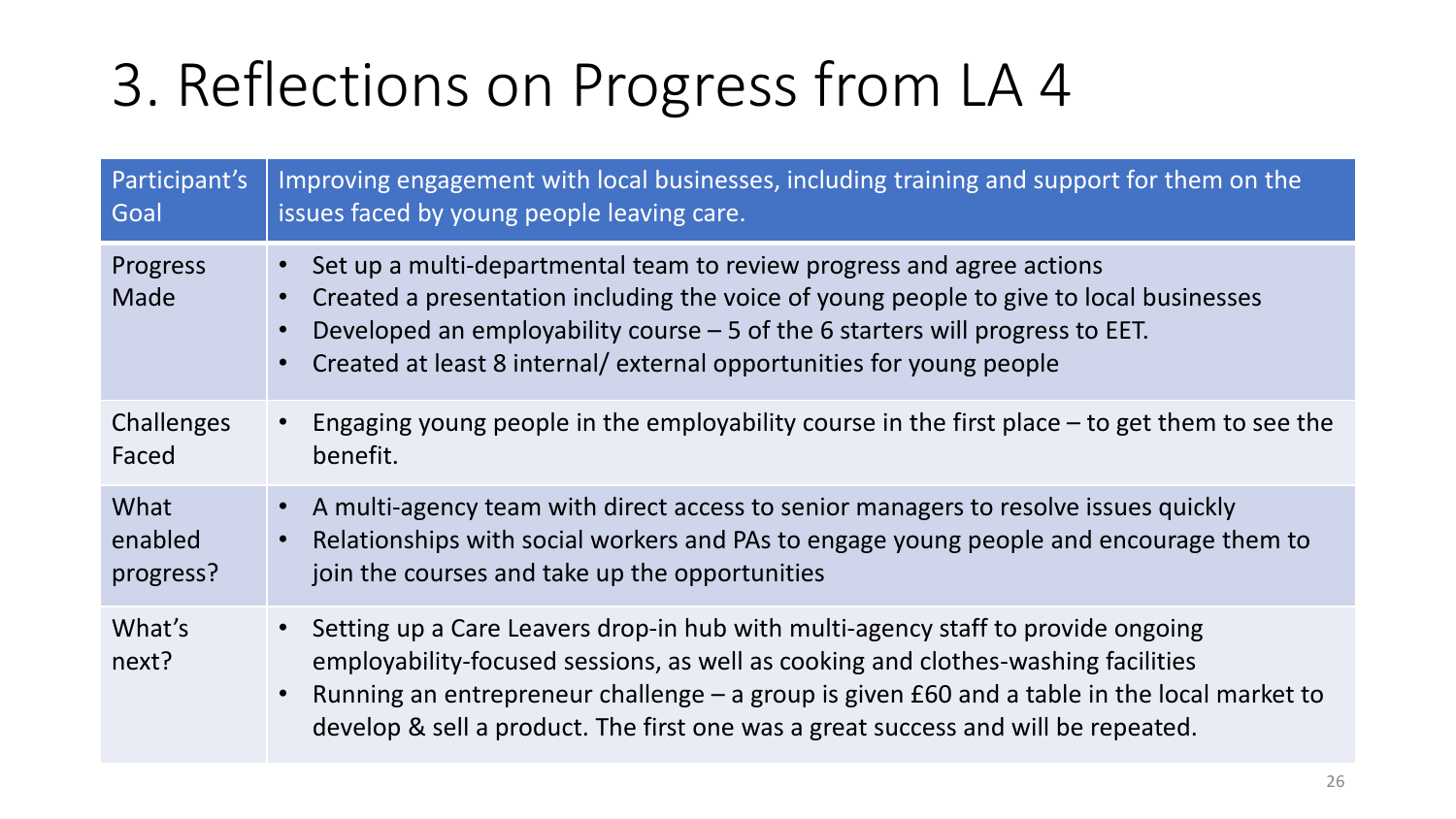| Participant's<br>Goal        | Develop a programme of paid sessional opportunities within the Council, to complement<br>existing apprenticeship offers. Includes progression pathways following sessional opportunities.                                                                                                                                 |
|------------------------------|---------------------------------------------------------------------------------------------------------------------------------------------------------------------------------------------------------------------------------------------------------------------------------------------------------------------------|
| Progress<br>made             | Set up a sessional employment programme including co-ordinator, application process,<br>internal promotion, and data recording process.<br>Participants get Durham Living Wage and have a "benefits check" from Welfare Rights.<br>10 care leavers have started the programme with placements agreed for 10 more.         |
| Challenges<br>Faced          | • Time – recruitment to the co-ordinator post took longer than expected<br>Young people's circumstances change and plans have to be adjusted<br>$\bullet$<br>Covid - staff are less able to visit young people, go with them to interviews etc. We have<br>been supporting them on TEAMs and promoting independent travel |
| What<br>enabled<br>progress? | Funding for the co-ordinator and for paid employment<br>Close working with HR to develop an adjusted recruitment process, and with Children's<br>Services to identify and support young people to apply eg with CV preparation.                                                                                           |
| What's<br>next?              | Building up to 40 placements by reaching to new DCC departments<br>Developing joint support to young people in placement from Virtual School, Social Care and<br>Progression & Learning teams<br>Reaching beyond DCC to other employers.                                                                                  |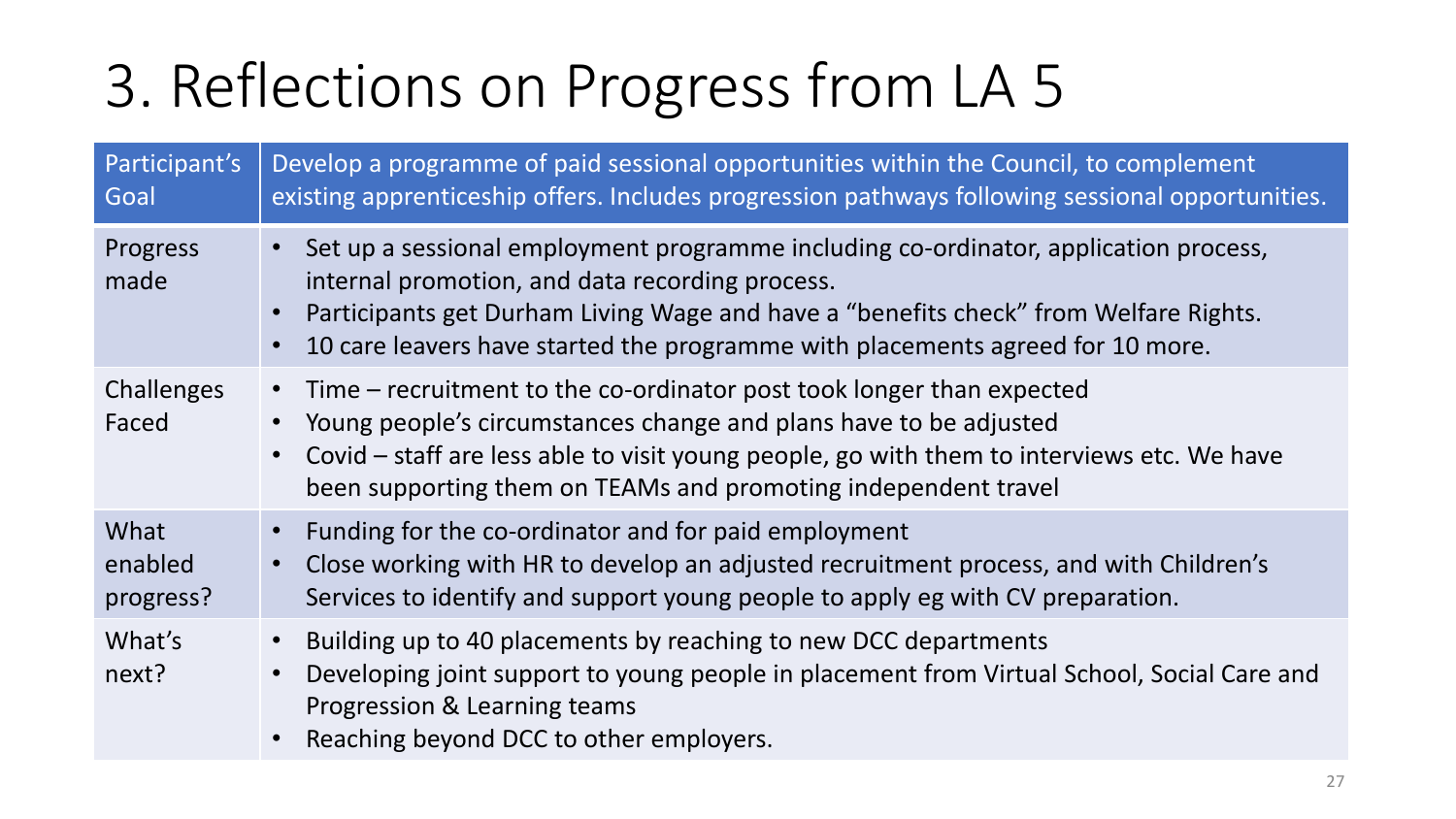| Participant's    | Develop a formalised apprenticeship offer and other work experience opportunities within the                                                                                                                                                                                                                                                            |
|------------------|---------------------------------------------------------------------------------------------------------------------------------------------------------------------------------------------------------------------------------------------------------------------------------------------------------------------------------------------------------|
| Goal             | Council, and support care leavers without Level 2 functional skills in Maths & English                                                                                                                                                                                                                                                                  |
| Progress<br>made | Six successful applications to the Civil Service internship programme, and improved rates of<br>young people with No Recourse to Public Funds starting University<br>Identified a training provider for in-house Maths & English training, so that young people can<br>be supported by social workers and ETE staff on course days.                     |
| Challenges       | Funding for University attendance – supported students to apply and gain scholarships                                                                                                                                                                                                                                                                   |
| Faced            | Long wait for allocation of Civil Service internship posts $-9$ months after job offer.                                                                                                                                                                                                                                                                 |
| What             | Better use of data to identify young people without English & Maths qualifications                                                                                                                                                                                                                                                                      |
| enabled          | Listening to care leavers to get feedback on their courses and what is working.                                                                                                                                                                                                                                                                         |
| progress?        | Constant communication with young people waiting for news from the Civil Service.                                                                                                                                                                                                                                                                       |
| What's<br>next?  | Develop a care leavers hub as a space where they can achieve accredited courses throughout<br>the year, as well as meet their PAs and other young people.<br>Revise & publish the local offer, including via an app, so that it is relevant and up to date.<br>Build on what we have learnt to support more young people with NRPF to go to University. |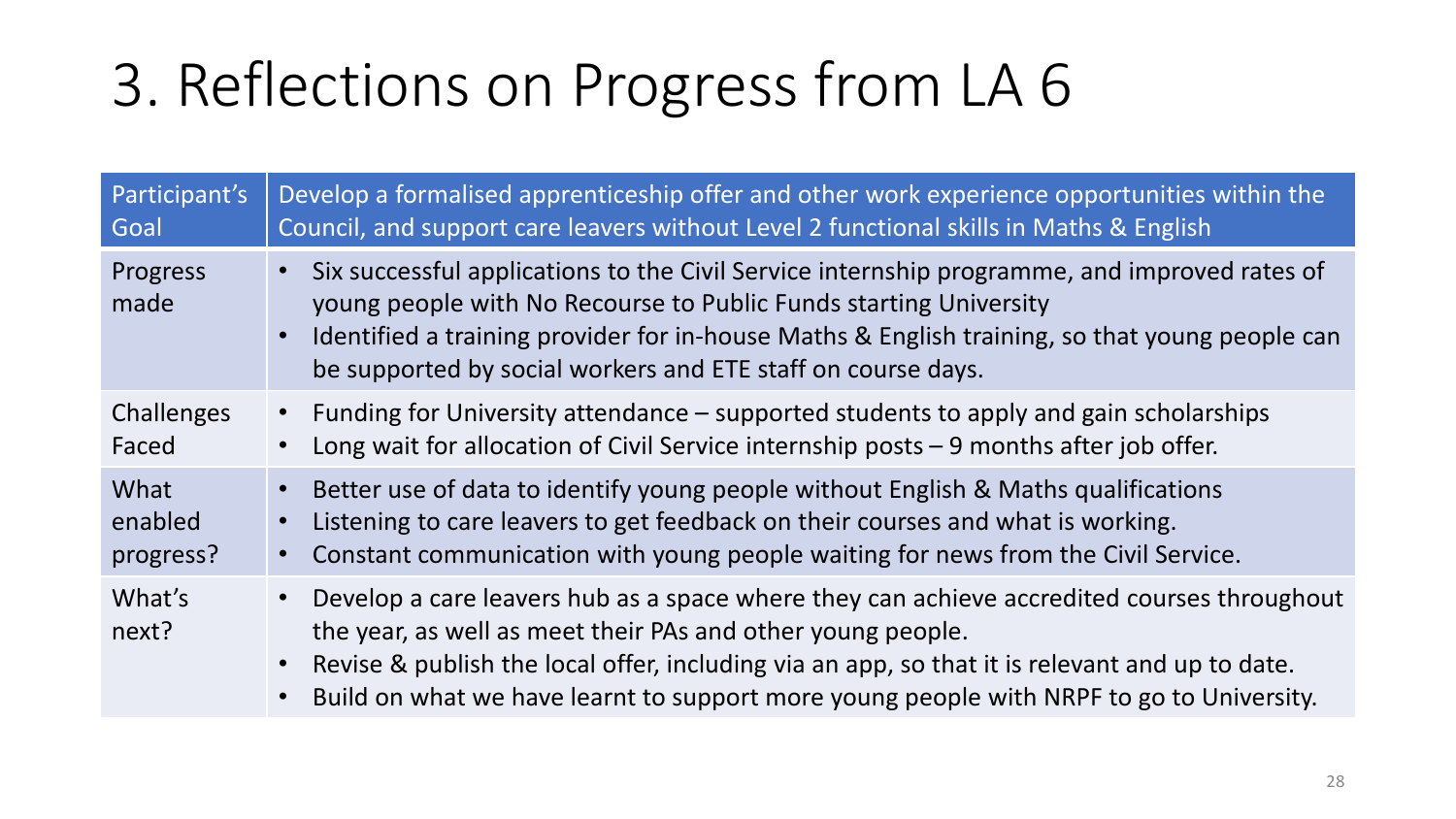| Participant's<br>Goal        | Reinvigorate a cross-Council Education/Training/Employment Care Leaver working group,<br>and adopt the "Whole Council" approach promoted by the Care Leaver Covenant.                                                                                                                                                                                              |
|------------------------------|--------------------------------------------------------------------------------------------------------------------------------------------------------------------------------------------------------------------------------------------------------------------------------------------------------------------------------------------------------------------|
| Progress<br>made             | Re-established cross Council group with increased participation from Council & partners.<br>Focus has been widened to 16/17 year olds; now engages HR, Virtual School & Youth Hub.<br>Director of Regeneration has taken on Strategic Lead for Care Leavers & DCS has begun to<br>ask services to consider what more they can do for care experienced young people |
| Challenges<br>Faced          | Focus on safeguarding and Ofsted within Children's Services.<br>Covid restrictions<br>Limited knowledge / support from senior managers at the start                                                                                                                                                                                                                |
| What<br>enabled<br>progress? | <b>Relaxing of Covid restrictions</b><br><b>Visit from Mark Riddell</b>                                                                                                                                                                                                                                                                                            |
| What's<br>next?              | <b>Embed Regeneration Champions</b><br>Increase support from Personal Advisers/Social Workers<br>Engage more young people<br>Develop the programme of work with partners and reach to the local business community                                                                                                                                                 |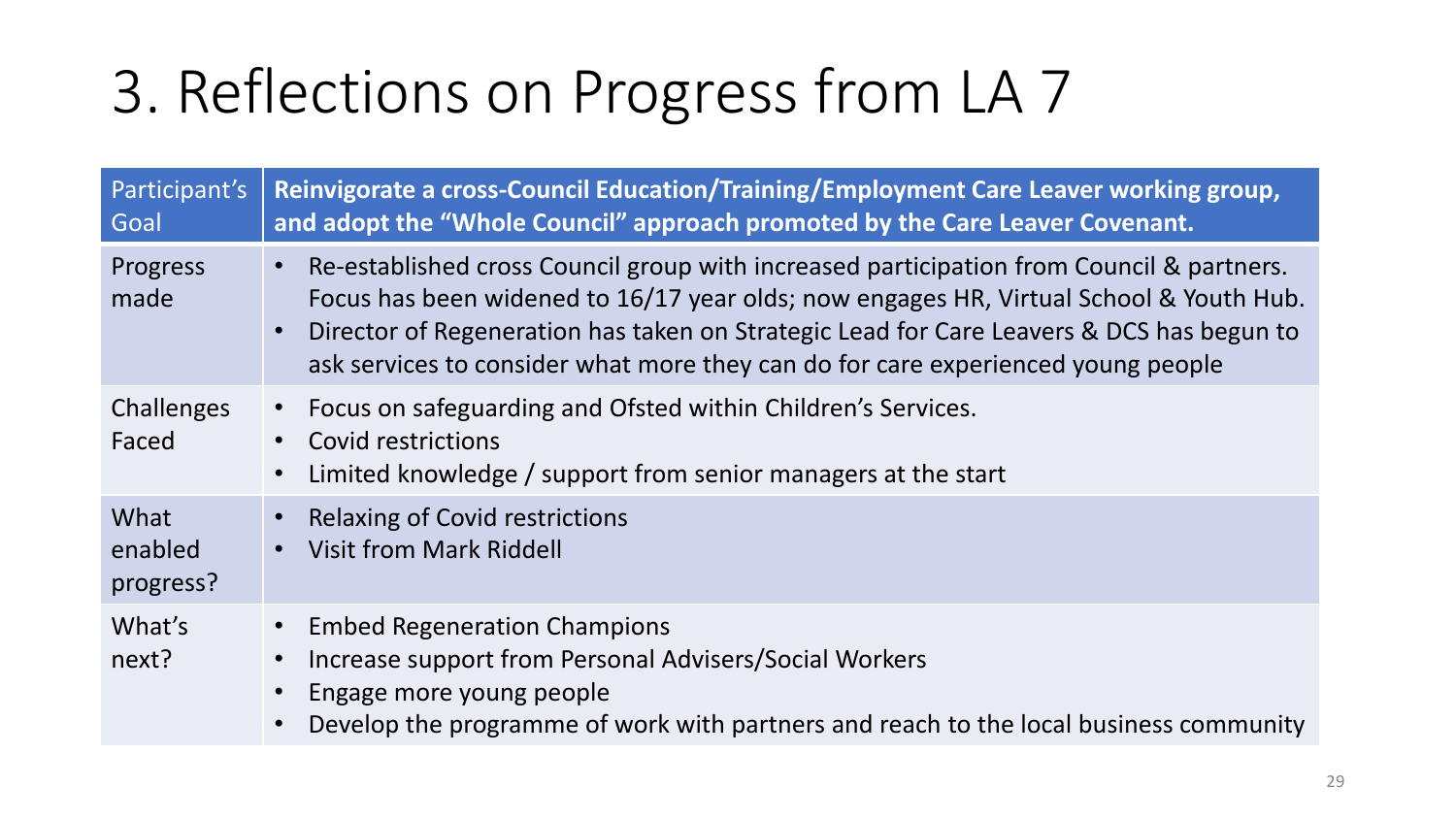| Participant's       | Increasing employability-related engagement in Years 10 & 11 through the Virtual School                                                                                                                                                                                                                     |
|---------------------|-------------------------------------------------------------------------------------------------------------------------------------------------------------------------------------------------------------------------------------------------------------------------------------------------------------|
| Goal                | and existing careers support work in schools                                                                                                                                                                                                                                                                |
| Progress<br>made    | A pilot programme of engaging with young people through their Year 10 Personal<br>Educational Plan (PEP) meetings started in September 2021.<br>• Created an activity pack to enable young people to identify their future aspirations<br>Raised awareness of our "Step Forward" programme for 16+ students |
| Challenges<br>Faced | Time – attending all Year 10 PEP meetings was time-consuming. We will review the<br>$\bullet$<br>effectiveness of this after Spring Term 2022.<br>• Engagement of young people - they don't always attend the meetings so dependent on<br>colleagues, carers, teachers to pass on information               |
| What                | Partnership working with the Virtual School and Area Learning Advocates to enable us                                                                                                                                                                                                                        |
| enabled             | to attend the PEP meetings and engage with the young people directly and at the right                                                                                                                                                                                                                       |
| progress?           | time for them.                                                                                                                                                                                                                                                                                              |
| What's              | Develop a way to send information about the Step Forward programme to Yr 10s & 11s.                                                                                                                                                                                                                         |
| next?               | Offer work experience within the Step Forward team to Year 10 students.                                                                                                                                                                                                                                     |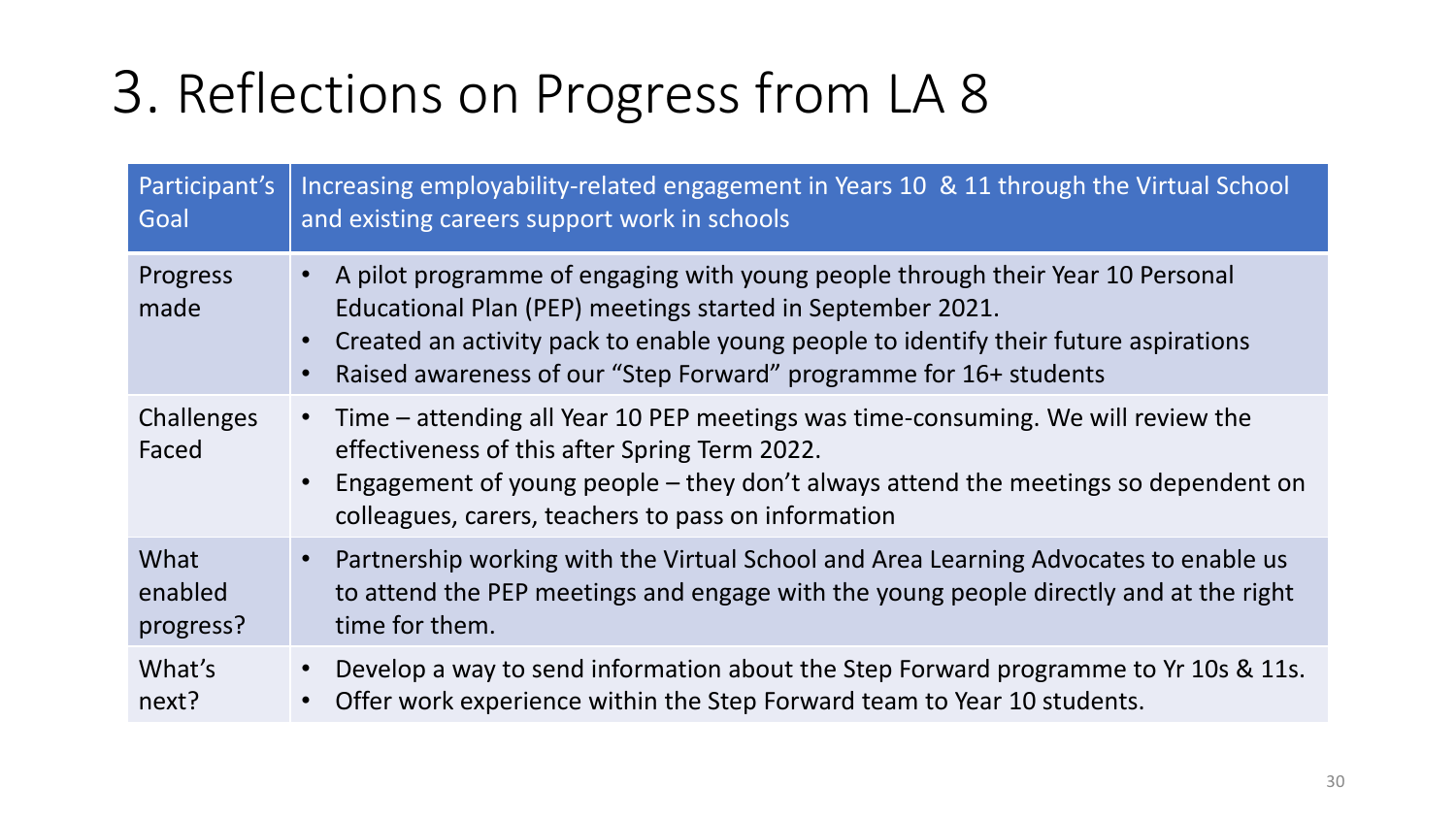| Participant's<br>Goal        | Increase reach to Care Leavers by piloting different forms of communication (eg workbooks,<br>drop-ins, social media) with a specific focus on reaching UASC who may need ESOL support.                                                                                                                                                                                                                          |
|------------------------------|------------------------------------------------------------------------------------------------------------------------------------------------------------------------------------------------------------------------------------------------------------------------------------------------------------------------------------------------------------------------------------------------------------------|
| Progress<br>made             | Set up social media channels (FB & Instagram) to share EET opportunities.<br>Increased communication & collaboration with PAs 1-1 to discuss NEET young people.<br>Started EET drop-ins in four locations across the county.<br>Started the EET workbook – still developing in partnership with external providers.<br>Been approached by two KCC departments to offer EET support to care leavers.              |
| <b>Challenges</b><br>Faced   | Covid – Created a MS Teams EET channel to share information with PAs. PAs can use<br>their mobile phones to show young people.                                                                                                                                                                                                                                                                                   |
| What<br>enabled<br>progress? | Building personal relationships with PAs – not just emailing them.<br>Working with existing partners to widen their offer $-$ eg ESOL $+$ vocational opportunities<br>Having Apprentices within the team to increase capacity and connect with young people<br>Using information from the Peer Learning programme to brief senior managers on what<br>other LAs were doing to support young people leaving care. |
| What's<br>next?              | Have agreement to an EET event in April within the Council, attended by Mark Riddell.<br>Continue the programme of engagement with PAs through team meetings and 1-1s.<br>Increase the number and locations of EET drop-ins.<br>Launch the EET workbook with partners.                                                                                                                                           |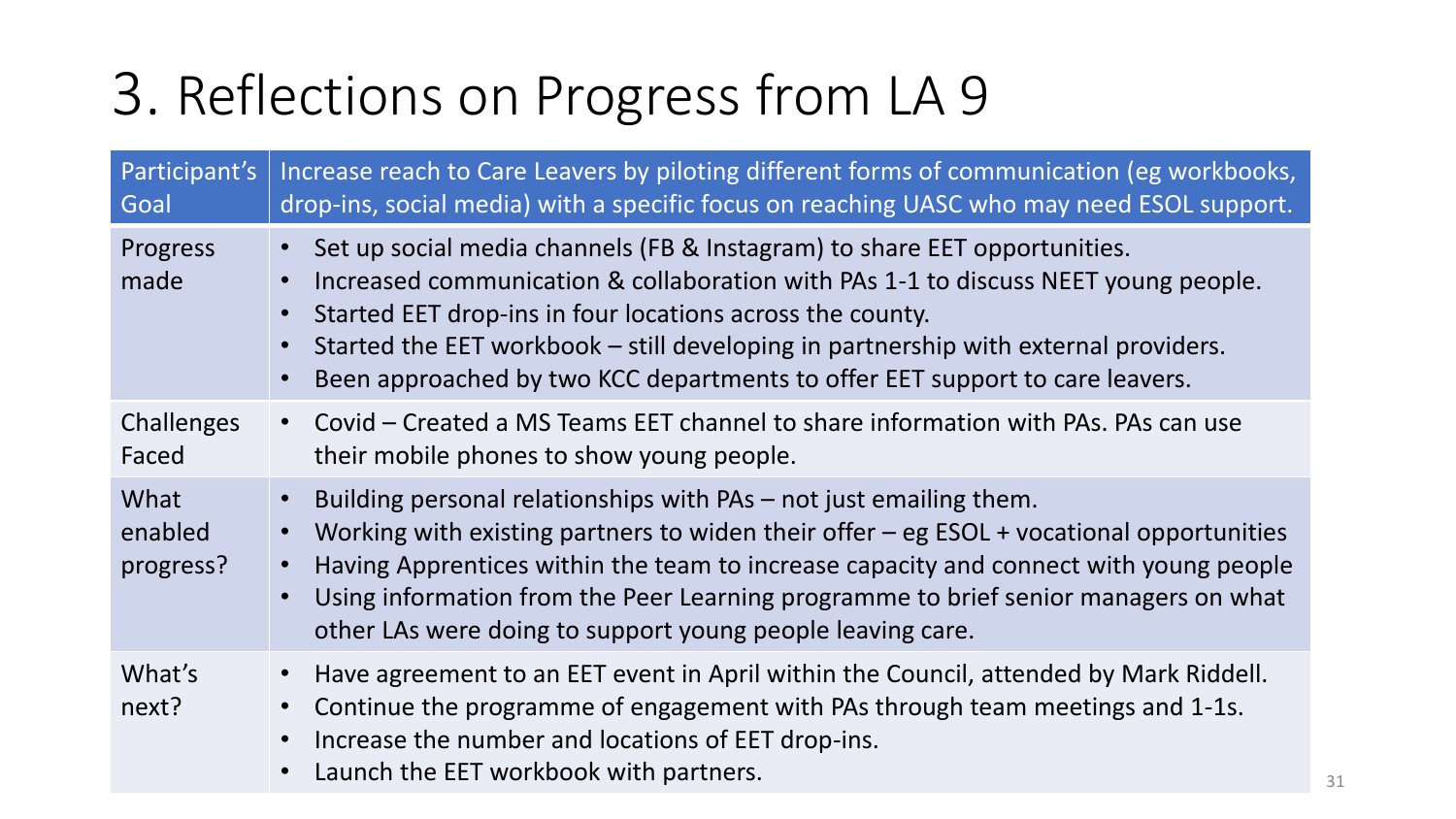| Participant's<br>Goal        | Intensive work with those who have been NEET for more than 12 months, including<br>developing a "case conferencing model". This is a partnership between the Leaving Care<br>Team, the Community Learning Team and the Employment & Learning Team in the council.                                                                           |
|------------------------------|---------------------------------------------------------------------------------------------------------------------------------------------------------------------------------------------------------------------------------------------------------------------------------------------------------------------------------------------|
| Progress<br>made             | Built a strong relationship with Sefton at Work and identified additional funding streams<br>Adapted our sign-up processes to enable more young people to engage<br>11 young people signed-up to Sefton at Work – 3 secured jobs and 5 are still engaging in<br>training, volunteering, in short-term work and undertaking work experience. |
| <b>Challenges</b><br>Faced   | Sustaining motivation by the young people $-$ sometimes they sign up one week and<br>aren't contactable the next.<br>• Some young people at risk of gang exploitation aren't safe / don't feel safe to travel to<br>the office location because of where it is based.                                                                       |
| What<br>enabled<br>progress? | Working closely with Sefton at Work to smooth out paperwork<br>Building relationships with the young people and communicating regularly<br>Offering sign-up at a young person's home or other address so they did not need to<br>travel to an area they perceived as unsafe.                                                                |
| What's<br>next?              | Developing additional paid work placement opportunities within the Council.<br>Developing our ability to support young people when they are in training or work.                                                                                                                                                                            |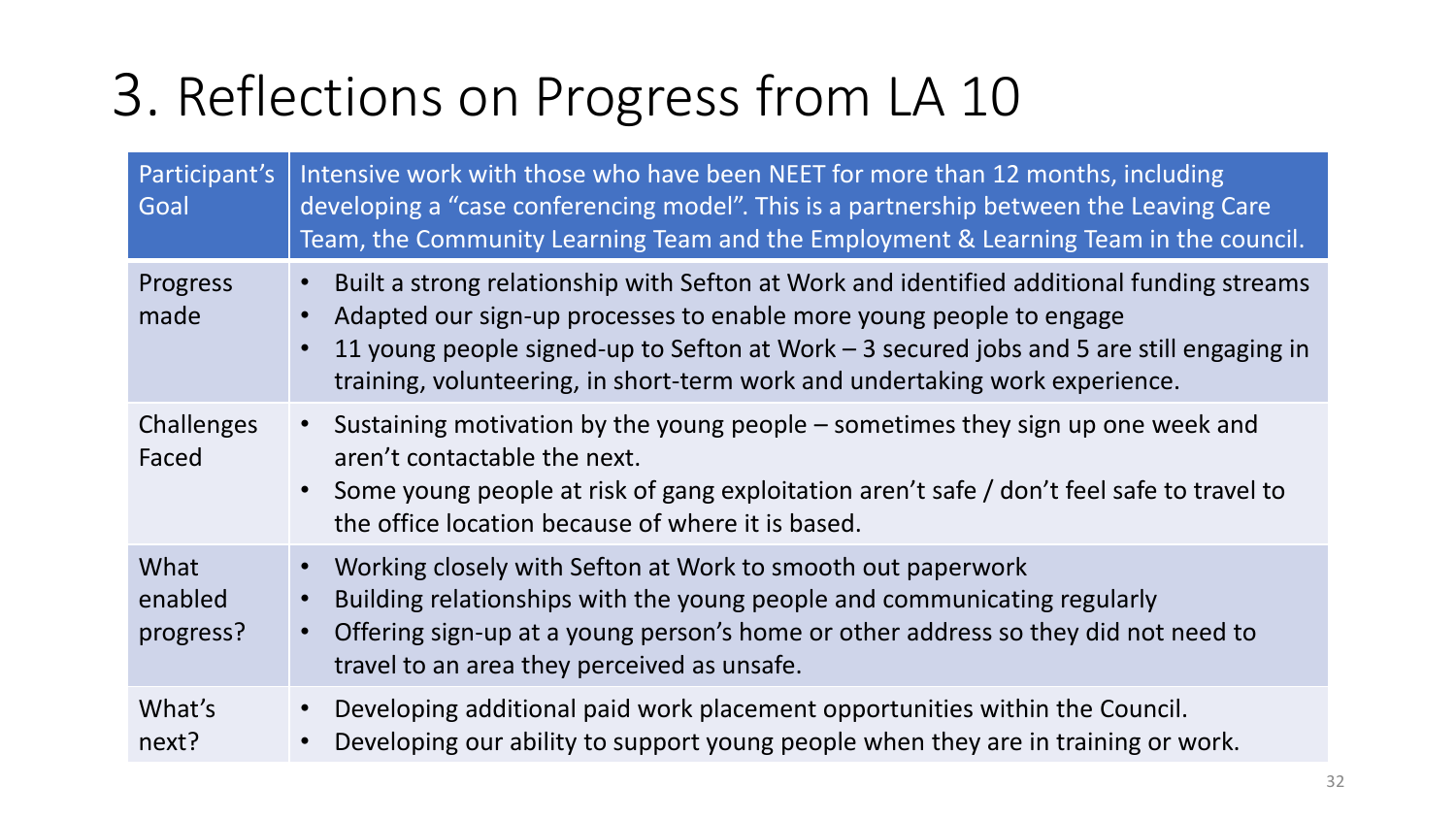#### 4. Learning – what challenges were faced & what enabled progress to be made?

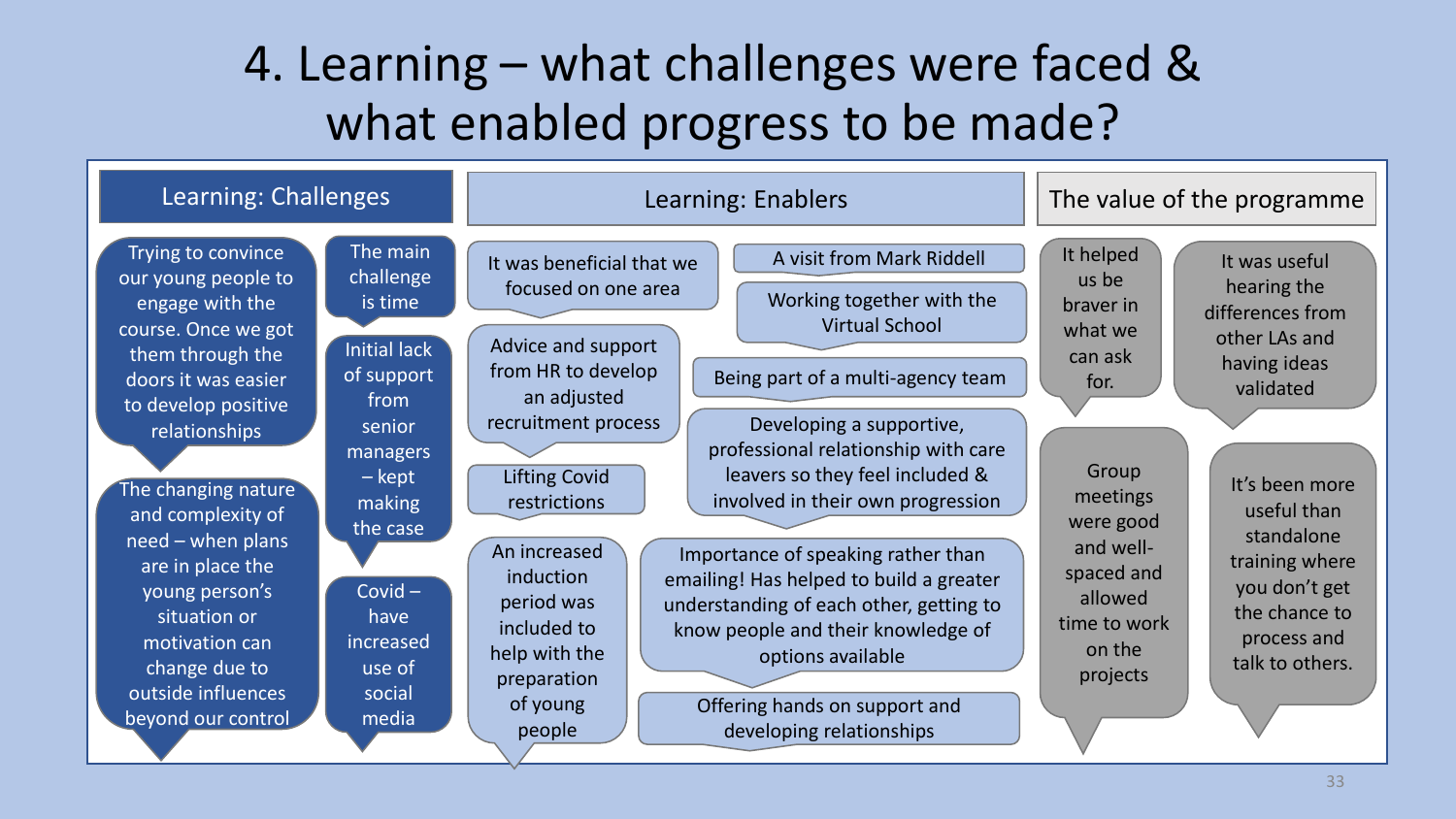#### 4. Key Learning Points – six suggestions for success

- 1. Tailor opportunities and support to the young person's interests, motivations and work aspirations. Identify any individual barriers, such as lack of English & Maths qualifications or the need for ESOL. Listen to what works for them eg Colleges that are easier to travel to.
- 2. Use lots of different ways to engage young people social media, face-to-face, workbooks. Keep in touch – especially if nothing's happening on a job or course application – to offer reassurance.
- 3. Build a partnership across the Council and its partners HR, Virtual School, Employment & Enterprise teams, key contractors and statutory partners. Get senior buy-in where you can and lever senior managers' contacts.
- 4. Be prepared to adjust the normal council procedures longer recruitment timetables, extended inductions, shorter days – to go at the young person's speed.
- 5. Build ongoing relationships with employers, enabling them to engage in a variety of ways – from light touch offers such as CV clinics and interview practice, to taster sessions, workplace tours and work experience offers. Consider how to help them meet their CSR objectives or develop their staff.
- 6. Don't try to do everything at once! Pick one area where you want to make progress and focus on that.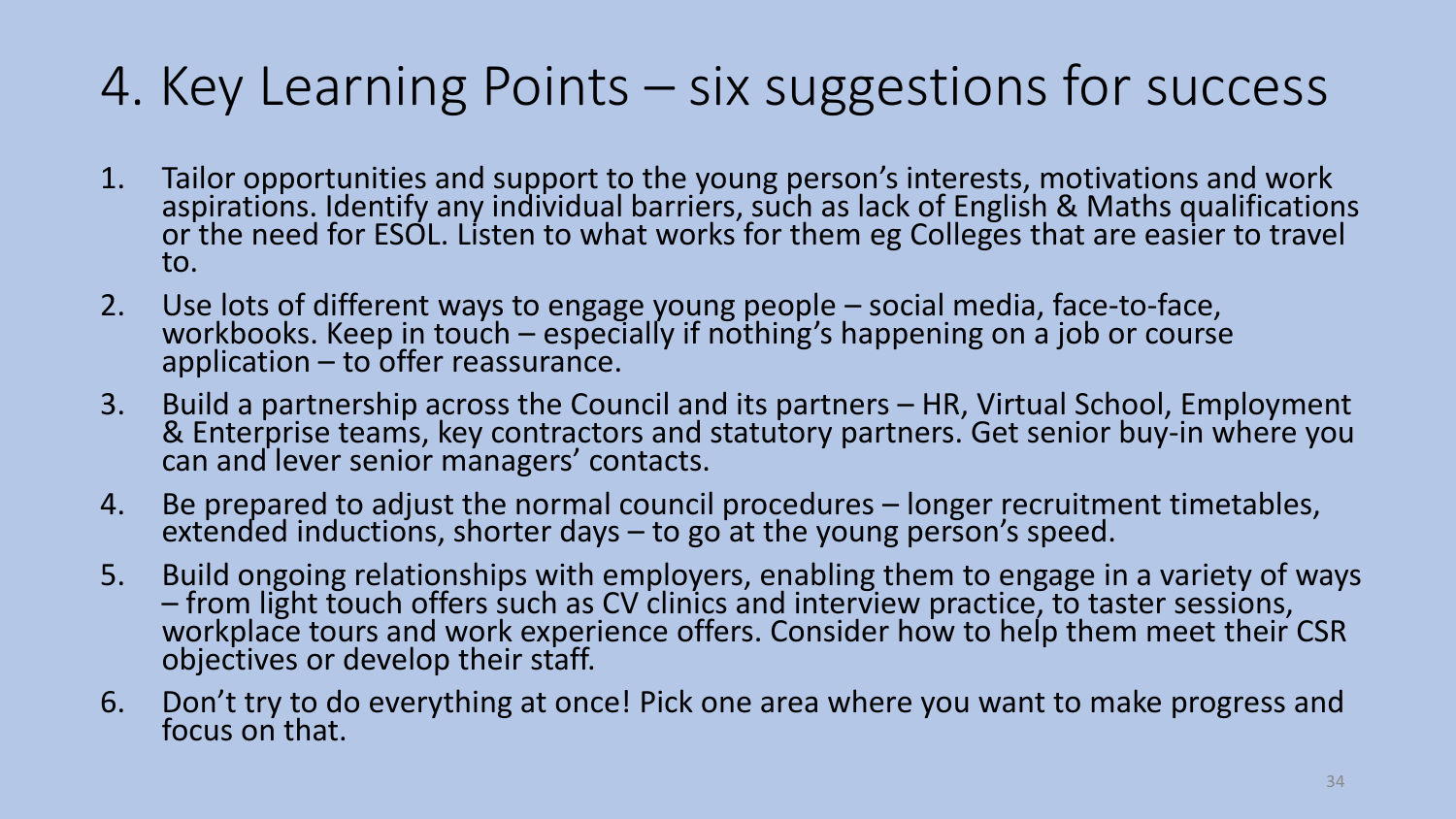### 4.1 Learning: Challenges faced by young people, and how they were overcome

- **Changing Circumstances:** Young people were not always able to attend planned meetings (for example within school). This was overcome by using teachers/carers to communicate information. In addition, their lives were often volatile – they could sign up to a course/opportunity one week and be uncontactable the next. This was overcome by consistent communication from those working with them.
- **Understanding employability offers:** Projects reported that young people did not always see the benefits of the courses or opportunities that were being offered. This was overcome by linking the training offer to young people's aspirations & interests
- **Understanding the world of work**: Projects reported that a longer induction time period was helpful in enabling young people to settle into a role.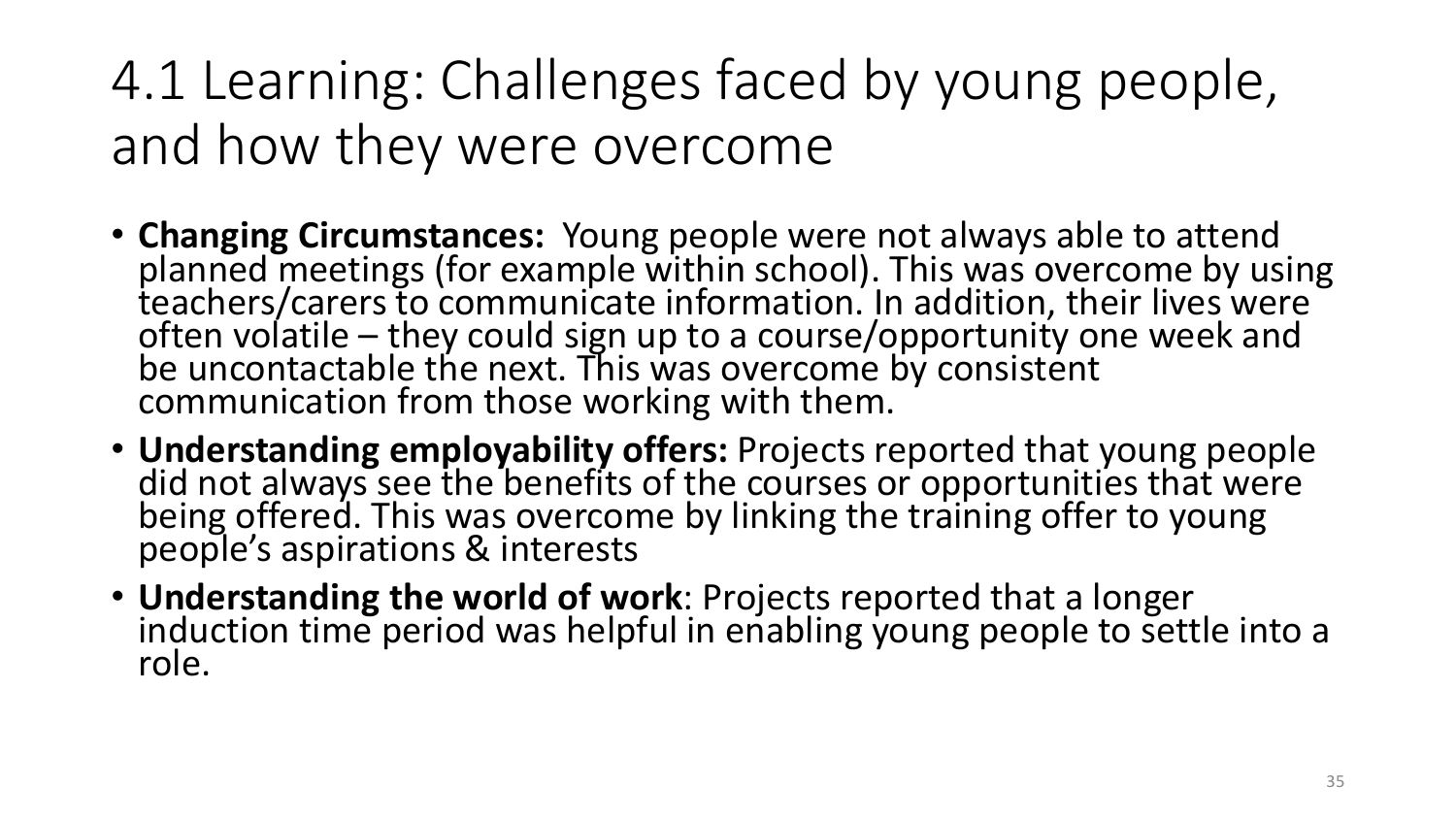#### 4.2 Learning: Challenges from the system

- **Senior Manager Focus:** Some projects faced considerable turnover of senior management, and some with limited knowledge of care leavers. This was felt to add challenge to the work.
- **Time & funding:** A number of projects highlighted the challenge of undertaking focused work on care leavers' employability on top of their day job. Recruitment of additional staff also took a long time. Intensive work with young people, for example attending PEP meetings, was also time-consuming.
- **Priorities within the Council**: One project noted that Senior Managers had, at that time, a high focus on safeguarding and Ofsted readiness, and they needed to keep making the case for young people's futures to stay at the top of the agenda.
- **Funding:** Funding for young people to go to University was not available from the Council – extra applications for scholarships had to be made.
- **Making Social Value work**: It was harder to get benefits for Care Leavers through social value processes if these hadn't been specified at the start.
- **System Timeframes:** The Civil Service Internship, for example, could take 9 months between job offer and start. It was hard to maintain a young person's motivation.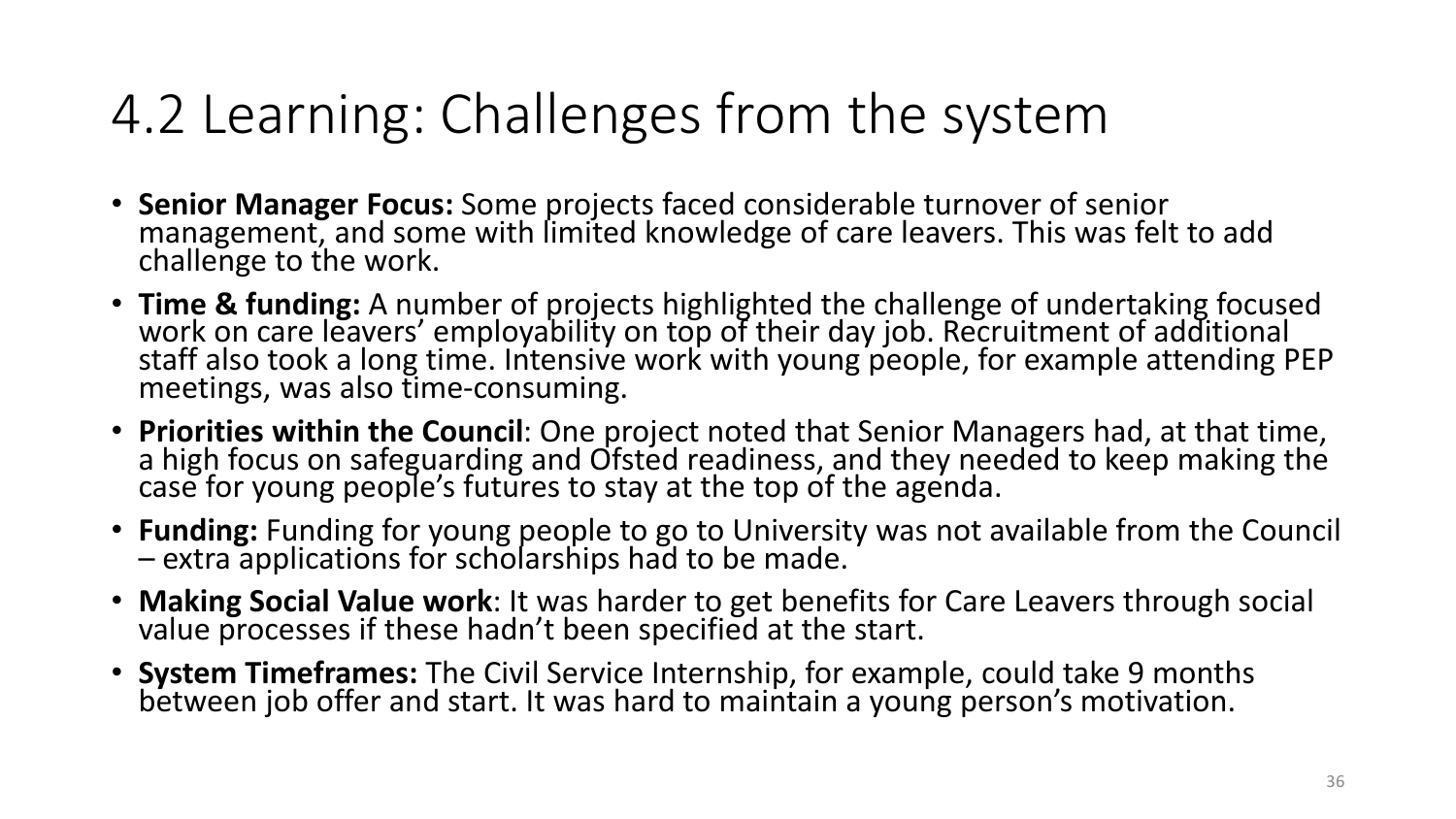## 4.3 Challenges Posed by Covid

- The Peer Learning Programme was conducted during a period of fluctuating Covid restrictions. This posed a number of challenges to the projects:
	- Not being able to visit young people directly, and relying on online communication or key workers to inform them of employability opportunities
	- Supporting young people to undertake interviews online, or if they were faceto-face, not being able to travel with them
	- Fewer internal opportunities such as Pre-Apprenticeships, with Council staff working from home
	- Not being able to visit employers so easily. A number of the projects had planned to hold employer events which had to be delayed, or moved online.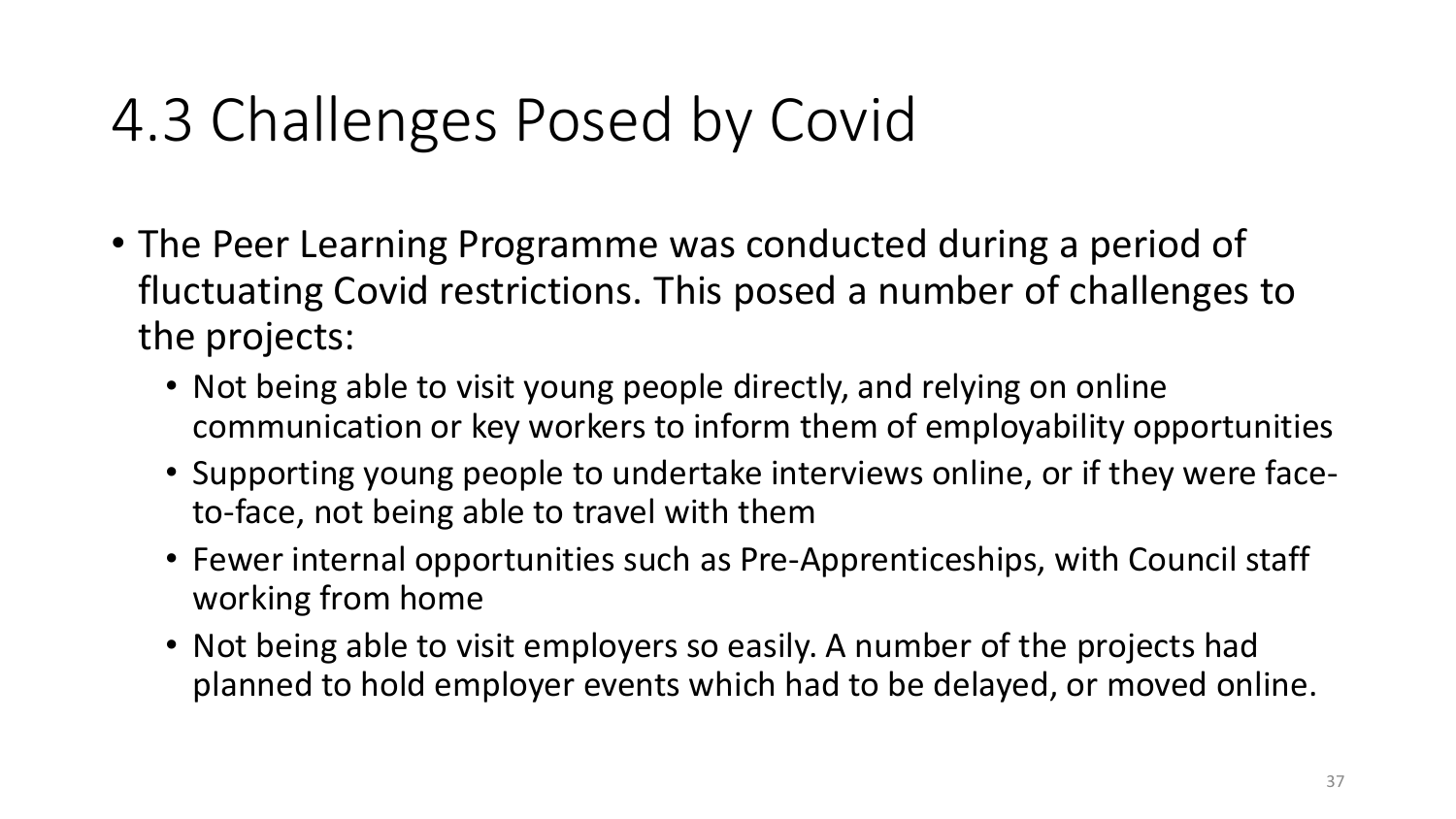## 4.4 Learning: Enablers within the Council

- **Partnership work within the Council:** Projects were successful because they engaged a wide range of council departments to focus on supporting care leavers into employment. These included: Human Resources Departments; Economic Development Teams; Social Workers, Personal Advisers, & Team Managers; and Virtual School Heads. Close collaboration (personal meetings rather than emails) between the EET teams and Social Workers/Personal Advisers was particularly important.
- **Senior Manager Support:** Managers who could resolve problems quickly, or make links across the Council, were valuable in enabling progress.
- **Dedicated time or funding, including to pay young people:** Some of the projects were able to bring in a part-time worker to take things forward, and this was felt to enable quicker progress. The programme heard examples of how a care leaver apprentice could add capacity to the team as well as providing an opportunity for a young person. Many projects found that being able to fund paid work experience, internships or apprenticeships at the local living wage was critical to being able to engage young people.
- **Good use of data**: The projects gave examples of how tracking data could help to identify gaps and issues – for example identifying care leavers without the necessary English & Maths qualifications for courses or employment routes.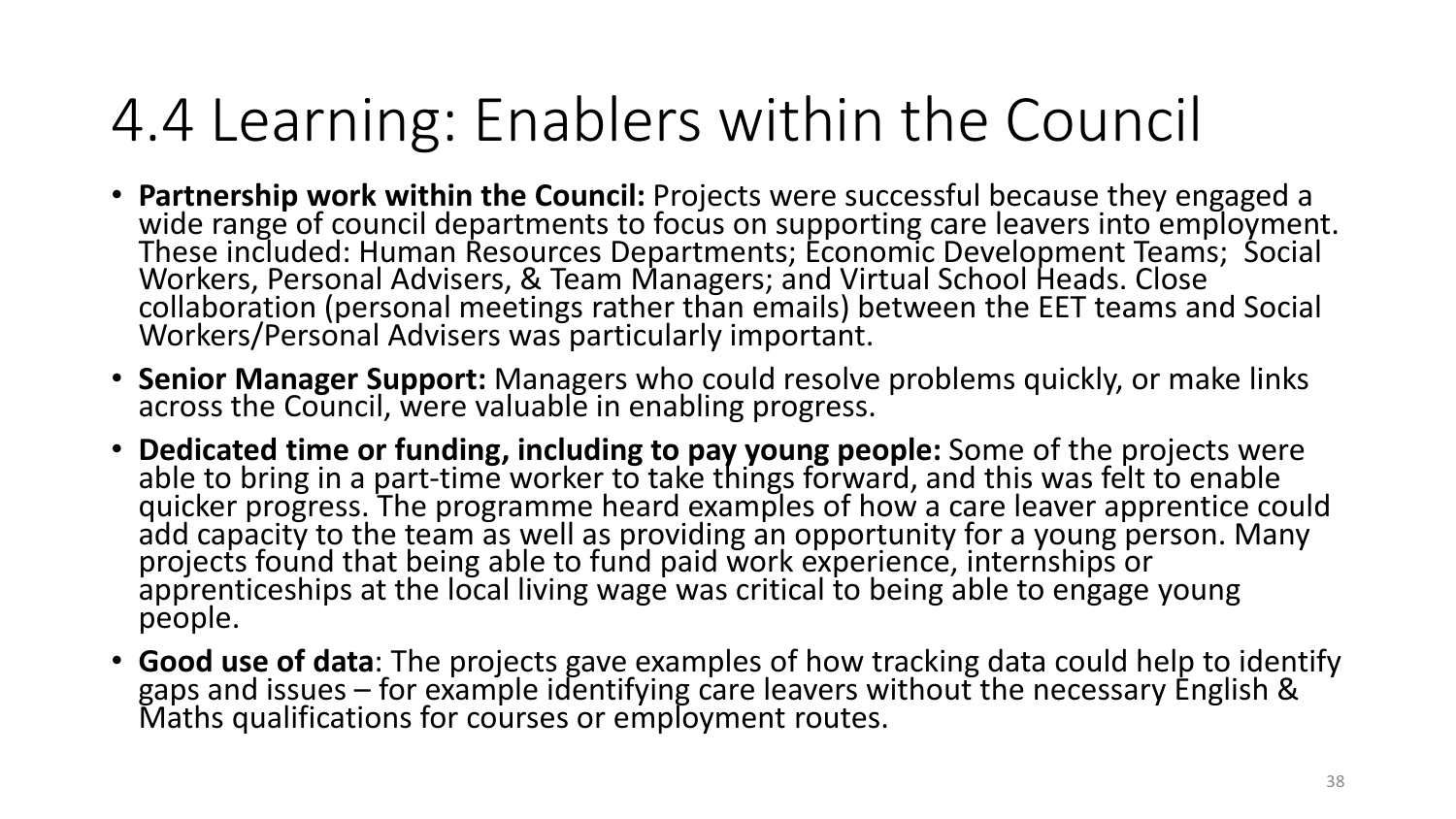## 4.5 Learning: Other Enablers

- **A focused project – don't try to do everything at once:** Participants found it helpful to identify a focused project (for example a defined group of young people or a specific employment sector), rather than trying to address every issue.
- **A variety of entry points and employability offers**: Many of the projects looked for industry sectors or approaches that offered a variety of entry points (including those requiring very few qualifications) and a range of opportunities from short-term work related experience to longer placements. Particular attention was paid to those with insecure immigration status who might not be able to take up work.
- **Listening to young people's views:** This was important in identifying, for example, training courses that young people liked. Projects reported changing their usual approaches, for example a training provider delivered in a location where social workers /PAs could attend with the young people and offer them support, and sign-up processes were altered so young people could sign- ${\sf up}$  at home, rather than attend a location which they perceived to be unsafe.
- **Recognition of the need for time and support for young peope:** Participants reflected on the importance of constant communication with young people while opportunities were finalised, and on the need to keep offering support to resolve issues as young people's circumstances changed.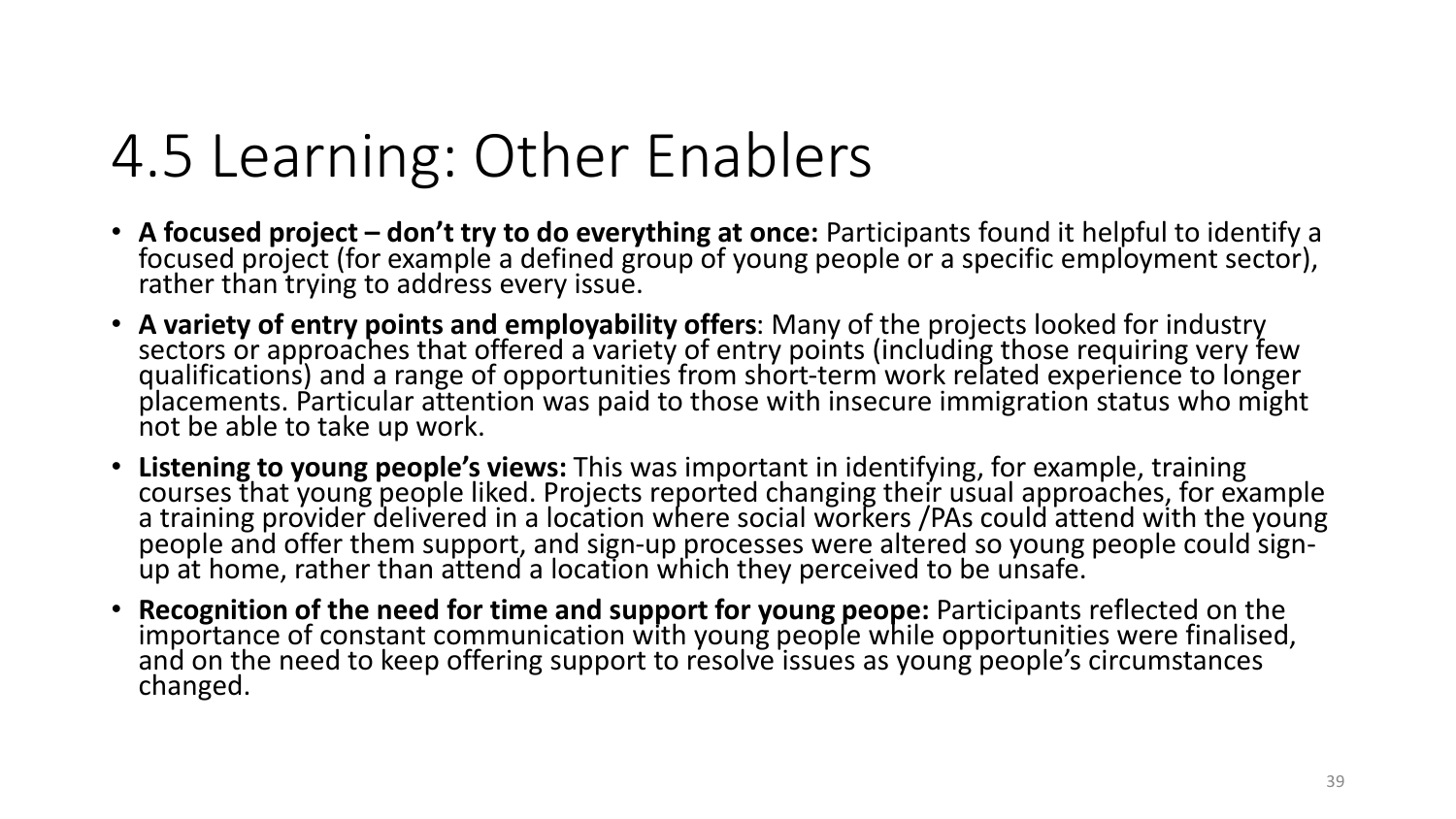#### 4.6 Reflections: The role of the Peer Learning Programme

- In reflecting on the value of the peer learning programme participants highlighted:
	- **The value of sharing experiences and ideas with other LA in a safe & honest space.** It was reassuring to find others facing similar challenges, good to bounce ideas off other people, and helpful to bring back ideas from other places to influence senior managers.
	- **Contributions from specialist VCS organisations**  with time to unpick and process the information. Follow-up resources (eg draft job ads for apprenticeships) and follow-up conversations (eg with the Care Leaver Covenant) were useful.
	- **Creating a one-page plan** at the start was felt to help with focus, and **regular meetings** provided enough time to work on the projects, encouragement to keep on track with the plan, and a prompt to action. It was good to have dedicated time in a busy day.
	- **The contribution from the two young people on the civil service internship** was particularly valued in reminding participants about the importance of the basics communication, induction and regular feedback, and the challenges young people with care experience faced every day.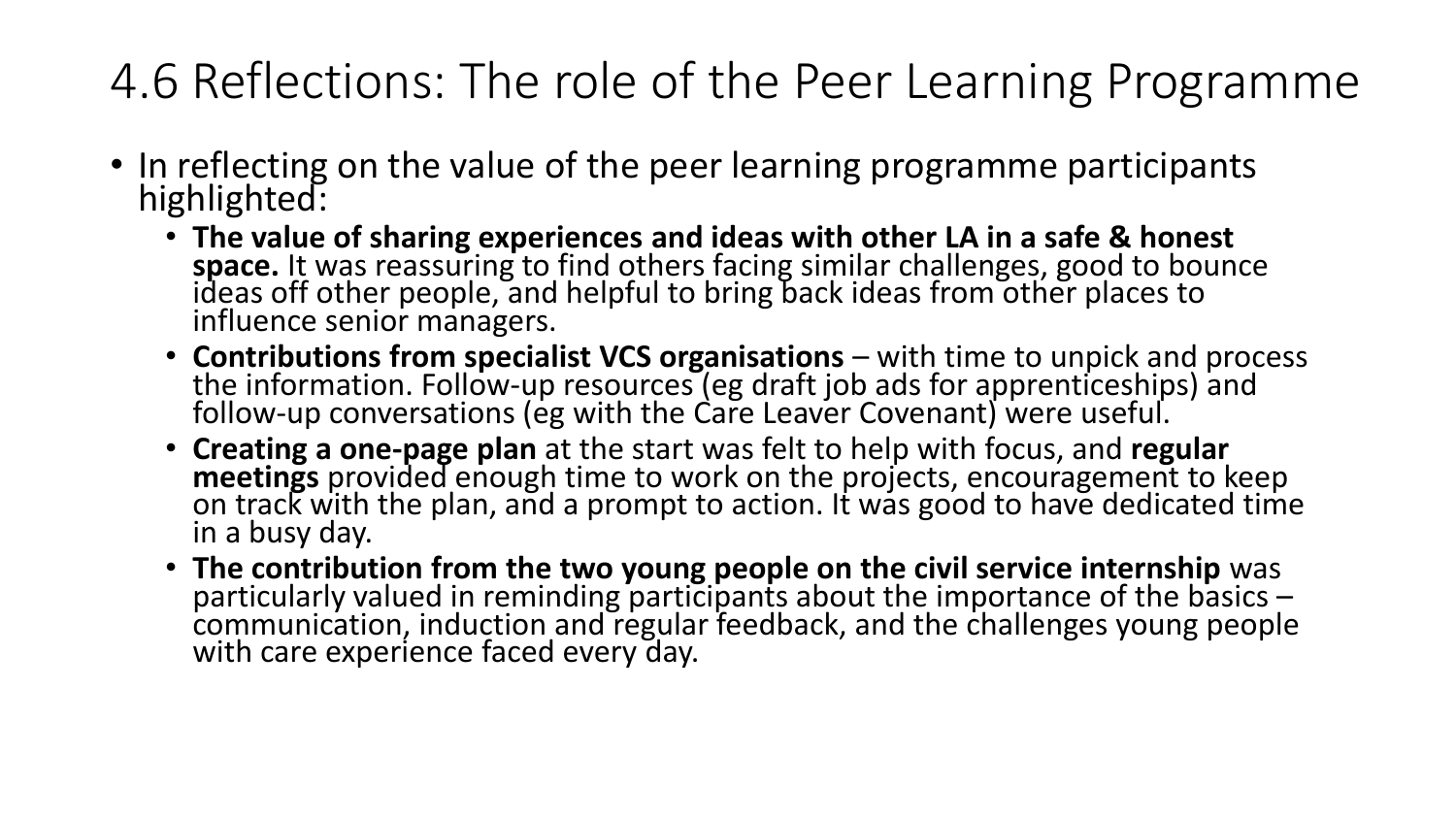#### 4.6 Reflections: The role of the Peer Learning Programme

- In discussing what would be "even better" if the programme ran again, the participants suggested:
	- **Continuing the offer of 1-1 conversations between the group sessions.**  These were felt to be useful, focused discussions which gave people confidence and ideas to take issues forward. It was also felt that these might have helped LAs were there was staff turnover and new people were trying to get up to speed.
	- **More opportunity to hear young people's voices** to understand what had worked for them.
	- **Ensuring the breakout groups were of an even size** adjusting the plans on the day when people didn't attend.
	- Mixing up the breakout groups in different ways for example to bring together LAs with large numbers of young people who had been Unaccompanied Asylum Seeking Children.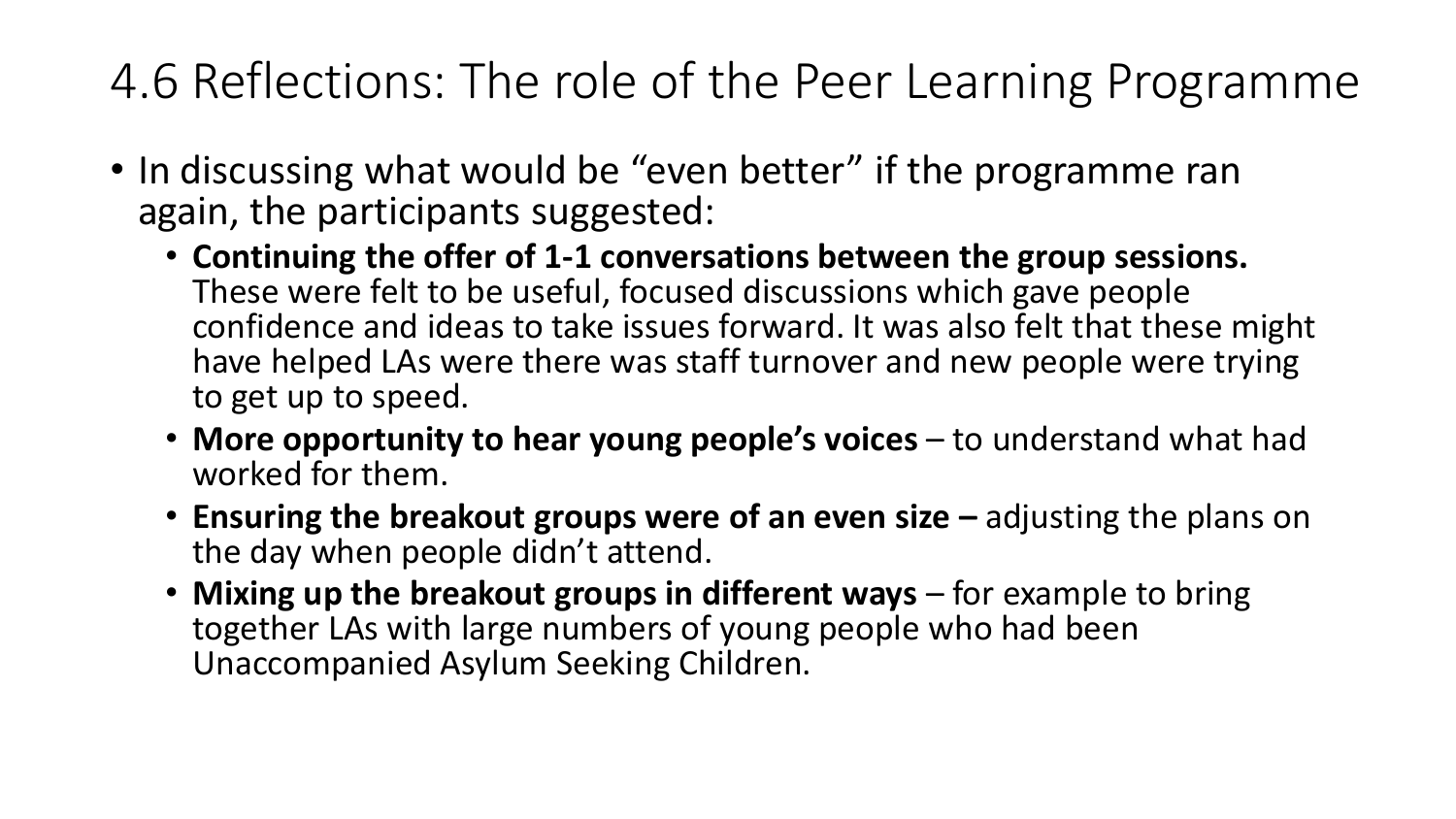#### 5. Useful Links & Resources

- **Care Leaver Covenant**: Strategic Resources for Local Authorities, including the Whole Council Approach and the Social Value Toolkit (a guide to supporting Care Leavers through procurement). <https://mycovenant.org.uk/support-the-covenant/local-authorities-engagement/>
- **Leicestershire Cares** : Practical Resources on engaging and working with businesses, including connecting to their Corporate Social Responsibility agendas, and the "Promise to Care" pledge. <https://www.leicestershirecares.co.uk/get-help/get-businesses/>
- Resources for **care leavers with uncertain immigration status**:
- [Support in Greater Manchester \(Greater Manchester Immigration Aid Unit\): https://gmiau.org/help-and](https://gbr01.safelinks.protection.outlook.com/?url=https%3A%2F%2Fgmiau.org%2Fhelp-and-advice%2Fservices%2F%23children-and-young-people&data=04%7C01%7CDarren.Bishton%40catch-22.org.uk%7C025e5fdd38754bd8413908d97ea4f907%7Cf1ded84eebd346b298f8658f4ca1209c%7C0%7C0%7C637680069404287713%7CUnknown%7CTWFpbGZsb3d8eyJWIjoiMC4wLjAwMDAiLCJQIjoiV2luMzIiLCJBTiI6Ik1haWwiLCJXVCI6Mn0%3D%7C1000&sdata=6RF%2FmQnvdJaXlbYeTqZ1Tcdp34lCiI0K%2F3%2FYdh1qNp4%3D&reserved=0)advice/services/#children-and-young-people. Young people they worked with have also produced a widely applicable flyer comprising six things about supporting young people in care affected by immigration control. <https://gmiau.org/six-things-guide-for-local-authority-staff/>
- Support in South London: (South London Refugee Association). A Youth Club and other activities for those [aged 14-18, as well as casework advice. More information https://www.slr-a.org.uk/our-services/youth](https://gbr01.safelinks.protection.outlook.com/?url=https%3A%2F%2Fwww.slr-a.org.uk%2Four-services%2Fyouth-work%2Ftelephone-advice%2F&data=04%7C01%7CDarren.Bishton%40catch-22.org.uk%7C025e5fdd38754bd8413908d97ea4f907%7Cf1ded84eebd346b298f8658f4ca1209c%7C0%7C0%7C637680069404297670%7CUnknown%7CTWFpbGZsb3d8eyJWIjoiMC4wLjAwMDAiLCJQIjoiV2luMzIiLCJBTiI6Ik1haWwiLCJXVCI6Mn0%3D%7C1000&sdata=1PVKtx5SGG279R8djr75bx9jomQb5T07zxoPa2opKJo%3D&reserved=0)work/telephone-advice/
- General guidance about trafficking and modern slavery, including the National Referral Mechanism is https://www.gov.uk/government/publications/human-trafficking-victims-referral-and-assessment[forms/guidance-on-the-national-referral-mechanism-for-potential-adult-victims-of-modern-slavery-england](https://gbr01.safelinks.protection.outlook.com/?url=https%3A%2F%2Fwww.gov.uk%2Fgovernment%2Fpublications%2Fhuman-trafficking-victims-referral-and-assessment-forms%2Fguidance-on-the-national-referral-mechanism-for-potential-adult-victims-of-modern-slavery-england-and-wales%23independent-child-trafficking-guardians-ictg&data=04%7C01%7CDarren.Bishton%40catch-22.org.uk%7C025e5fdd38754bd8413908d97ea4f907%7Cf1ded84eebd346b298f8658f4ca1209c%7C0%7C0%7C637680069404297670%7CUnknown%7CTWFpbGZsb3d8eyJWIjoiMC4wLjAwMDAiLCJQIjoiV2luMzIiLCJBTiI6Ik1haWwiLCJXVCI6Mn0%3D%7C1000&sdata=NodhsR2T2zAvpNrD6w909HzLZVDOB5SNGmI2abTkLH8%3D&reserved=0)and-wales#independent-child-trafficking-guardians-ictg
- Barnardo's child trafficking services [https://www.barnardos.org.uk/what-we-do/protecting](https://gbr01.safelinks.protection.outlook.com/?url=https%3A%2F%2Fwww.barnardos.org.uk%2Fwhat-we-do%2Fprotecting-children%2Ftrafficked-children&data=04%7C01%7CDarren.Bishton%40catch-22.org.uk%7C025e5fdd38754bd8413908d97ea4f907%7Cf1ded84eebd346b298f8658f4ca1209c%7C0%7C0%7C637680069404297670%7CUnknown%7CTWFpbGZsb3d8eyJWIjoiMC4wLjAwMDAiLCJQIjoiV2luMzIiLCJBTiI6Ik1haWwiLCJXVCI6Mn0%3D%7C1000&sdata=03Vtu67kqWPBkp8O80YljdceRJcXCLi46GKHj0PnnQ4%3D&reserved=0)children/trafficked-children.